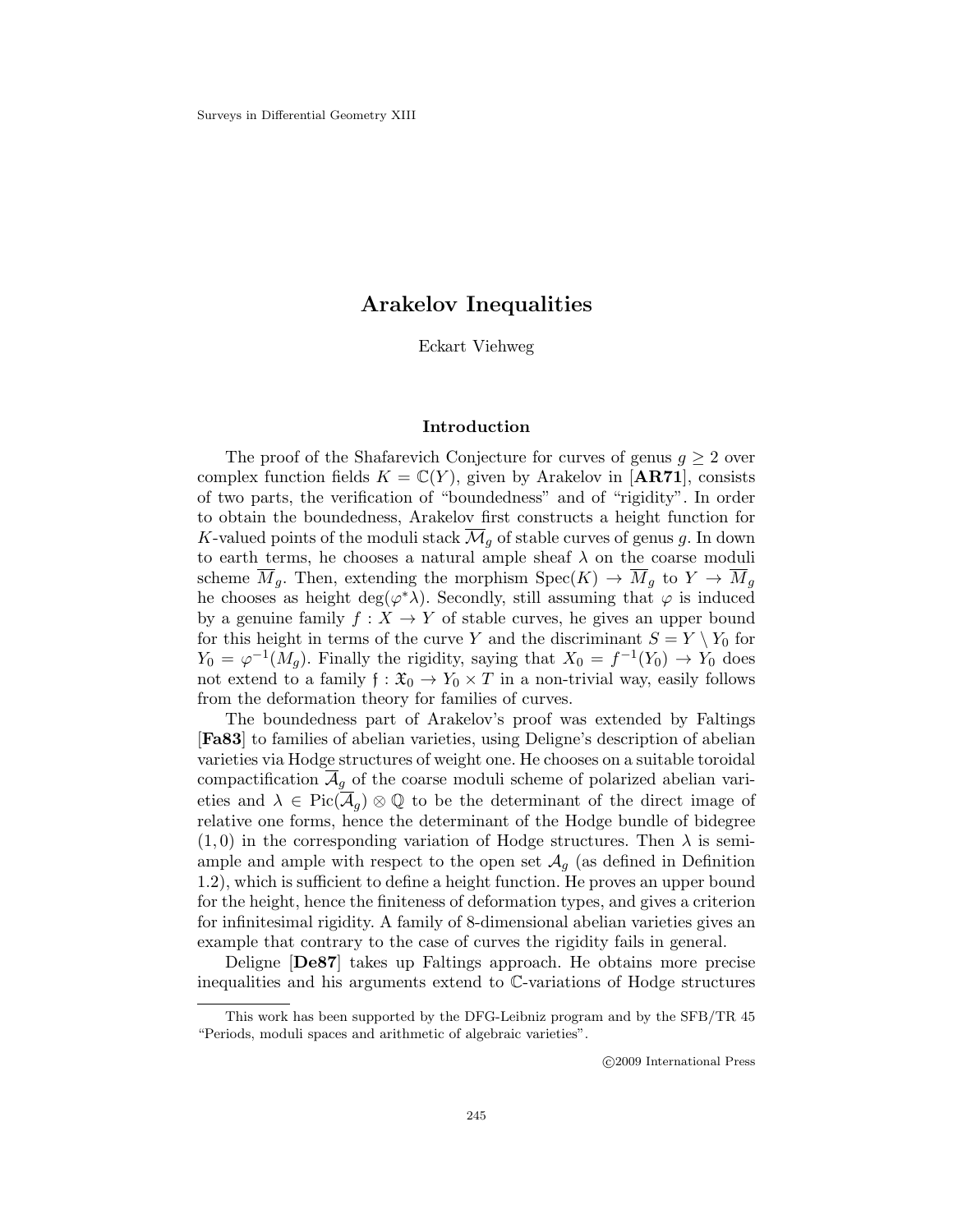of weight one. Peters proved similar inequalities for variation of Hodge structures of higher weight. Unfortunately his results (improved by Deligne in an unpublished letter) were only available years later (see [**Pe00**]), shortly after the subject was taken up by Jost and Zuo in [**JZ02**].

Since then the results for families of curves or abelian varieties over curves have been extended in several ways. Firstly the definition and the bounds for height functions have been extended to moduli schemes of canonically polarized manifolds or of polarized minimal models (see [**BV00**], [**VZ01**], [**VZ04a**], [**Vi05**], and [**KL06**], for example). We sketch some of the results in Section 1. However we will not say anything about rigidity and strong boundedness properties, discussed in [**VZ02**] and [**KL06**].

Secondly generalizations of the Arakelov inequalities are known for variations of Hodge structures of higher weight over curves, and for weight one over a higher dimensional bases. In both cases the inequalities are optimal, i.e. there are families where one gets equality. As we recall in Section 1 such an equality should be rare for families of varieties of positive Kodaira dimension. Except for abelian varieties and for K3-surfaces the geometric interpretation of such an equality is still not understood (see [**Li96**], [**STZ03**], [**VZ02**], [**LTYZ**], [**VZ03**], [**VZ04a**], and [**VZ05**] for some results pointing in this direction).

Finally the Arakelov inequalities have a topological counterpart, the Milnor-Wood inequalities for the Toledo invariant, for certain local systems on projective curves and on higher dimensional projective manifolds (see [**BGG06**], [**KM08a**], and [**KM08b**], for example). Again the equality has consequences for the structure of the local system (or its Higgs bundle). We will state this (in)equalities in very special cases in Section 5 and in Section 8 and compare it with the Arakelov inequality.

The main theme of this survey is the interplay between stability of Higgs bundles and the stability of the Hodge bundles for variations of Hodge structures of weight  $k$  (see Section 2 for the basic definitions). As we try to explain in Section 3 for all k in the curve case, and in Section 6 for  $k = 1$  over certain higher dimensional varieties, the Arakelov inequalities are translations of slope conditions for polystable Higgs bundles, whereas the Arakelov equalities encode stability conditions for the Hodge bundles. In Sections 4 and 7 we indicate some geometric consequences of Arakelov equalities for  $k = 1$  or for families of abelian varieties.

**Acknowledgments.** This survey is based on a series of articles coauthored by Kang Zuo, by Martin Möller or by both of them. Compared with those articles there are only minor improvements in some arguments and no new results.

Martin Möller pointed out some ambiguities in the first version of this article, and the idea for the simplified proof of Claim 6.7, needed for Theorem 6.4, is taken from his letter explaining the " $r = 2$ "-case. I am gratefull to Oscar García-Prada, Vincent Koziarz and Julien Maubon for their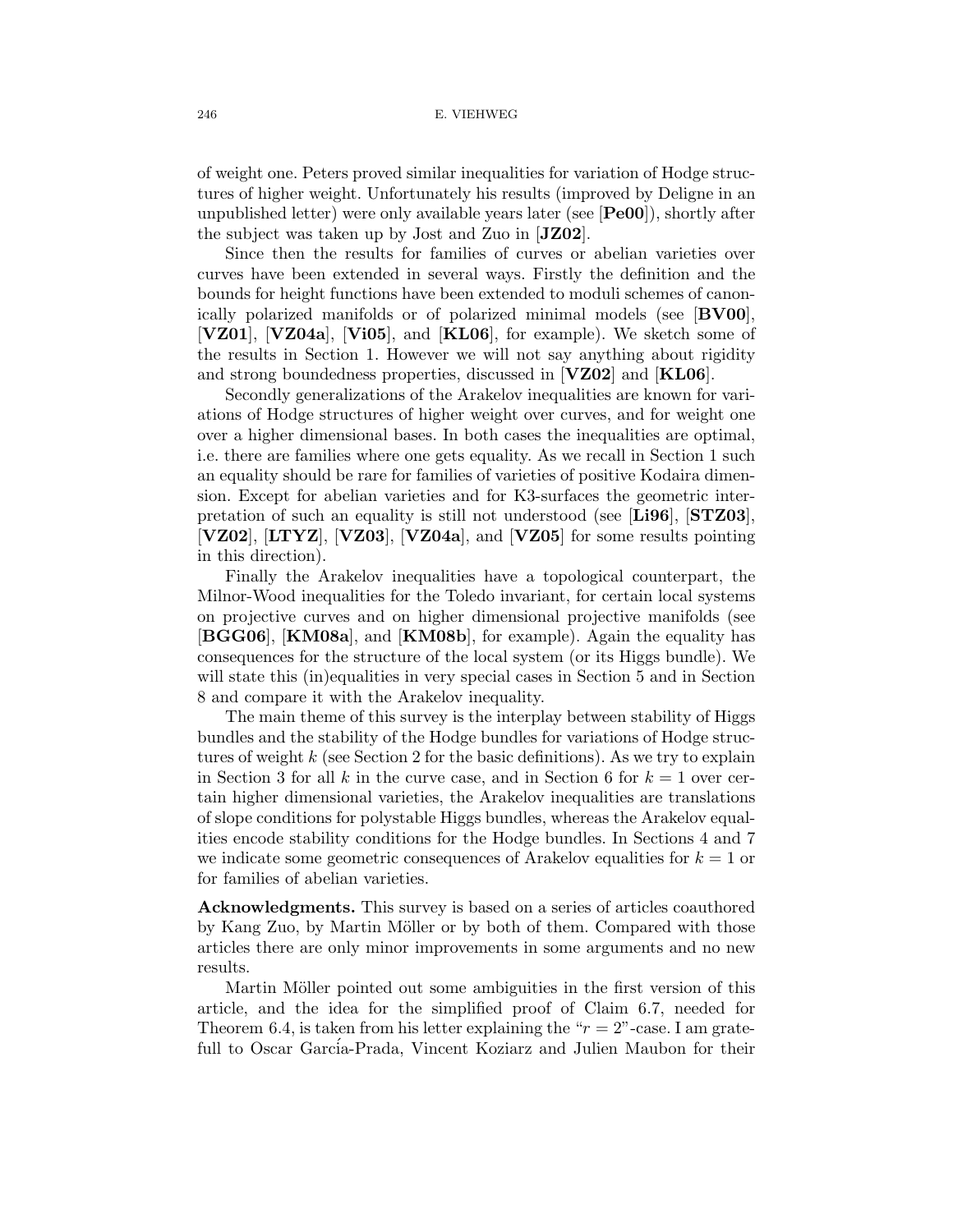explanations concerning "Milnor-Wood" inequalities over a one or higher dimensional base.

### **1. Families of manifolds of positive Kodaira dimension**

Let  $f: X \to Y$  be a semistable family of *n*-folds over a complex projective curve Y, smooth over  $Y_0 = Y \setminus S$  and with X projective. We call f semistable if X is non-singular and if all fibres  $f^{-1}(y)$  of f are reduced normal crossing divisors. We write  $X_0 = f^{-1}(Y_0)$  and  $f_0 = f|_{X_0}$ .

THEOREM 1.1 ( $[**VZ01**], [**VZ06**], and [**MVZ06**]).$  Assume that  $f: X \rightarrow Y$ is semistable. Then for all  $\nu \geq 1$  with  $f_* \omega_{X/Y}^{\nu} \neq 0$ 

(1.1) 
$$
\frac{\deg(f_* \omega^{\nu}_{X/Y})}{\operatorname{rk}(f_* \omega^{\nu}_{X/Y})} \leq \frac{n \cdot \nu}{2} \cdot \deg(\Omega^1_Y(\log S)).
$$

The morphism f is called *isotrivial* if there is a finite covering  $Y' \to Y$ and a birational  $Y'$  morphism

$$
X \times YY' \dashrightarrow F \times Y'.
$$

For projective manifolds F with  $\omega_F$  semiample and polarized by an invertible sheaf with Hilbert polynomial  $h$ , there exists a coarse quasiprojective moduli scheme  $M_h$ . Hence if  $\omega_{X_0/Y_0}$  is  $f_0$ -semiample  $f_0$  induces a morphism  $\varphi_0: Y_0 \to M_h.$ 

If  $\omega_{X_0/Y_0}$  is  $f_0$ -ample, or if  $\omega_{X_0/Y_0}^{\nu}$  is for some  $\nu > 0$  the pullback of an invertible sheaf on  $Y_0$ , then the birational non-isotriviality of f is equivalent to the quasi-finiteness of  $\varphi_0$ . In this situation the left hand side of (1.1) can be seen as a height function on the moduli scheme. In fact, choosing  $\nu > 1$ with  $h(\nu) \neq 0$  in the first case, and or  $\nu \geq 1$  with  $\omega_F^{\nu} = \mathcal{O}_F$  in the second one, by [**Vi05**] there exists a projective compactification  $\overline{M}_h$  of the moduli scheme  $M_h$  and some

$$
\lambda\in \mathrm{Pic}(\overline{M}_h)\otimes \mathbb{Q}
$$

with:

- $\lambda$  is nef and ample with respect to  $M_h$ .
- Let  $\varphi: Y \to \overline{M}_h$  be the morphism induced by f. Then det  $(f_* \omega^{\nu}_{X/Y})$  $=\varphi^*\lambda$ .

For moduli of abelian varieties one can choose the Baily-Borel compactification and there  $\lambda$  is ample. By [Mu77] on a suitable toroidal compactification of  $\mathcal{A}_q$  the sheaf  $\lambda$  is still semi-ample, but for other moduli functors we only get weaker properties, as defined below.

DEFINITION 1.2. Let Z be a projective variety and let  $Z_0 \subset Z$  be open and dense.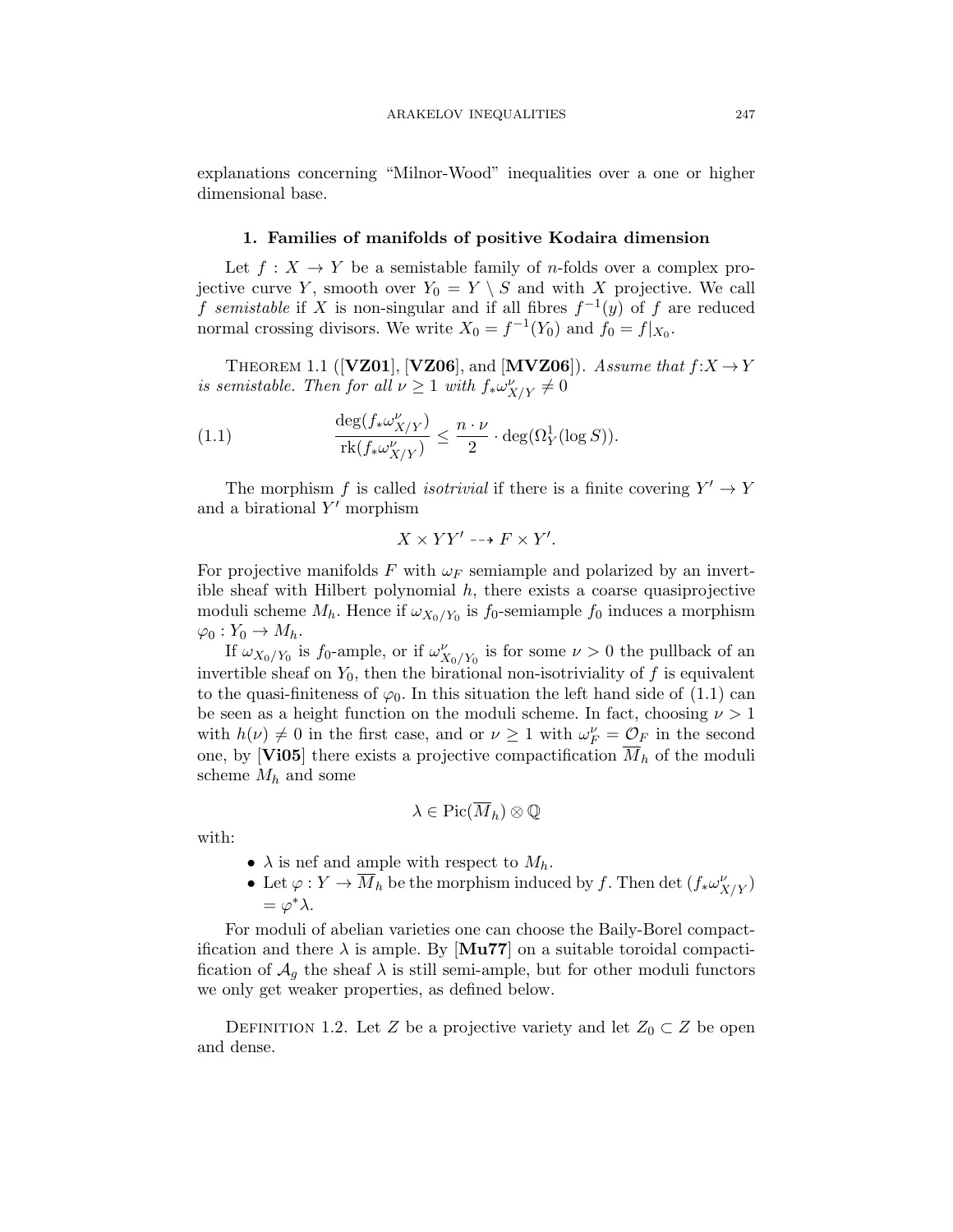#### 248 E. VIEHWEG

- i. A locally free sheaf  $\mathcal F$  on  $Z$  is numerically effective (nef) if for all morphisms  $\rho: C \to Z$ , with C an irreducible curve, and for all invertible quotients N of  $\rho^* \mathcal{F}$  one has  $\deg(\mathcal{N}) \geq 0$ .
- ii. An invertible sheaf  $\mathcal L$  on Z is ample with respect to  $Z_0$  if for some  $\nu \geq 1$  the sections in  $H^0(Z, \mathcal{L}^{\nu})$  generate the sheaf  $\mathcal{L}^{\nu}$  over  $Z_0$  and if the induced morphism  $Z_0 \to \mathbb{P}(H^0(Z,\mathcal{L}^{\nu}))$  is an embedding.

For non-constant morphisms  $\rho: C \to Z$  from irreducible projective curves one finds in Definition 1.2, ii) that  $deg(\rho^*(\mathcal{L})) > 0$ , provided  $\rho(C) \cap$  $Z_0 \neq \emptyset$ . Moreover, fixing an upper bound c for this degree, there are only finitely many deformation types of curves with deg( $\rho^*(\mathcal{L})$ ) < c.

Applying this to birationally non-isotrivial families  $f: X \rightarrow Y$  whose general fibre F is either canonically polarized or a minimal model of Kodaira dimension zero, one finds the left hand side of (1.1) to be positive, hence  $\Omega_Y^1(\log S) = \omega_Y(S)$  must be ample. The finiteness of the number of deformation types is more difficult and it has been worked out in [**KL06**] just for families of canonically polarized manifolds. Roughly speaking, one has to show that morphisms from a curve to the moduli stack are parameterized by a scheme. This being done, one finds that for a given Hilbert polynomial  $h$  and for a given constant  $c$  there are only finitely many deformation types of families  $f: X \to Y$  of canonically polarized manifolds with  $deg(\Omega_Y^1(\log S)) \leq c.$ 

For smooth projective families  $f_0 : X_0 \to Y_0$  over a higher dimensional quasi-projective manifold  $Y_0$  with  $\omega_{X_0/Y_0}$  semiample, some generalizations of the inequality (1.1) have been studied in [**VZ02**] (see also [**VZ04a**]). There we assumed that  $S = Y \ Y_0$  is a normal crossing divisor and that the induced map  $\varphi_0: Y_0 \to M_h$  is generically finite. Then for some  $\mu \gg 0$  there exists a non-trivial ample subsheaf of  $S^{\mu}(\Omega_Y^1(\log S))$ . However neither  $\mu$  nor the degree of the ample subsheaf have been calculated and the statement is less precise than the inequality (1.1).

In this survey we are mainly interested in a geometric interpretation of equality in (1.1), in particular for  $\nu = 1$ . As explained in [**VZ06**] and **[MVZ06**] such equalities should not occur for families with  $p_q(F) > 1$  for the general fibre  $F$ . Even the Arakelov inequalities for non-unitary subvariations of Hodge structures, discussed in Section 3 should be strict for most families with F of general type. As recalled in Example 4.6, for curves "most" implies that the genus  $q$  of  $F$  has to be 3 and that the "counter-example" in genus 3 is essentially unique. So what Arakelov equalities are concerned it seems reasonable to concentrate on families of minimal models of Kodaira dimension zero.

### **2. Stability**

DEFINITION 2.1. Let Y be a projective manifold, let  $S \in Y$  be a normal crossing divisor and let  $\mathcal F$  be a torsion-free coherent sheaf on Y.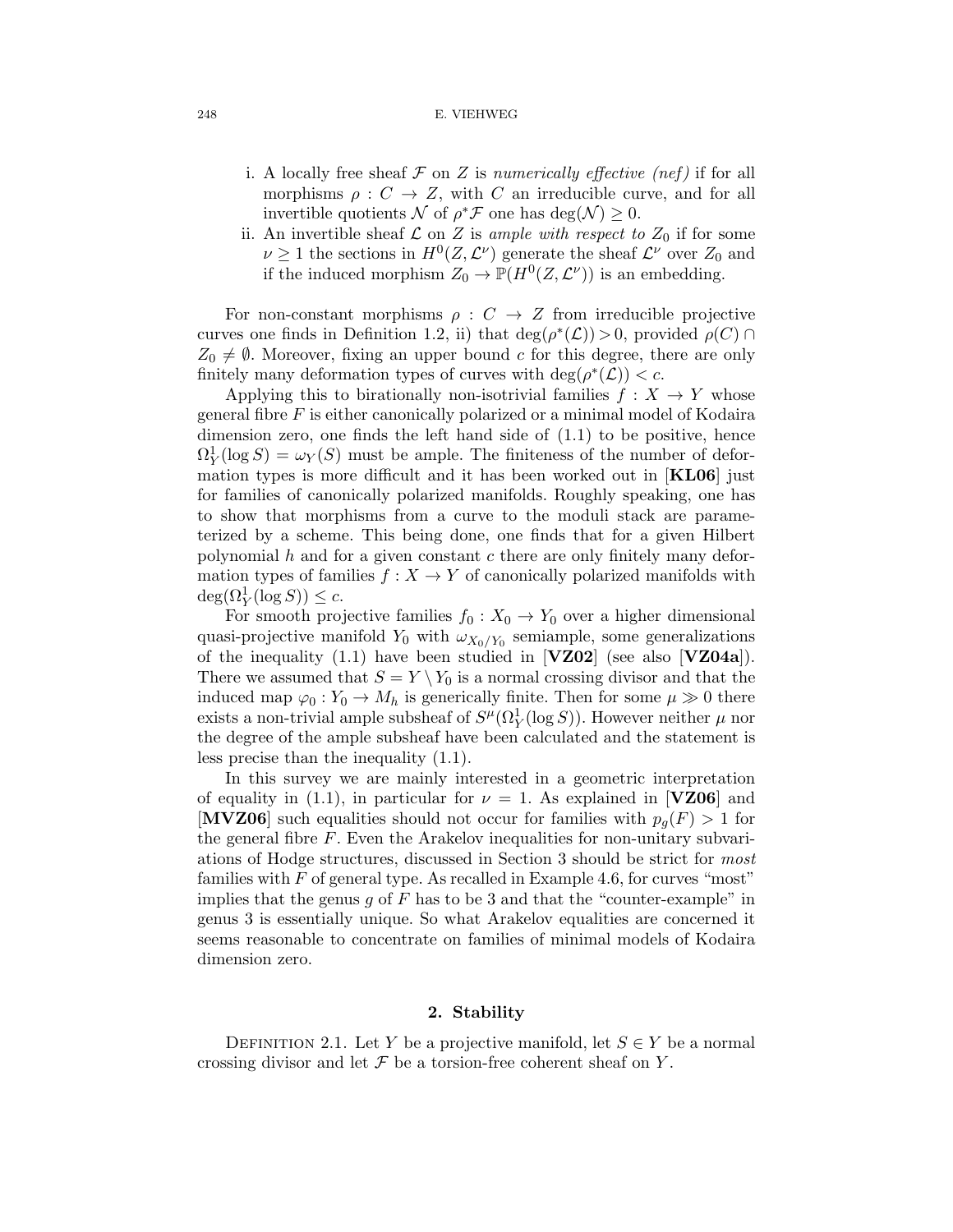i. The degree and slope of  $\mathcal F$  are defined as

$$
\deg(\mathcal{F}) = c_1(\mathcal{F}).c_1(\omega_Y(S))^{\dim(Y)-1} \quad \text{and} \quad \mu(\mathcal{F}) = \mu_{\omega_Y(S)}(\mathcal{F}) = \frac{\deg(\mathcal{F})}{\text{rk}(\mathcal{F})}.
$$

- ii. The sheaf F is  $\mu$ -stable if for all subsheaves  $\mathcal{G} \subset \mathcal{F}$  with  $\text{rk}(\mathcal{G})$  <  $rk(\mathcal{F})$  one has  $\mu(\mathcal{G}) < \mu(\mathcal{F})$ .
- iii. The sheaf  $\mathcal F$  is  $\mu$ -semistable if for all non-trivial subsheaves  $\mathcal G\subset\mathcal F$ one has  $\mu(\mathcal{G}) \leq \mu(\mathcal{F})$ .
- iv. F is  $\mu$ -polystable if it is the direct sum of  $\mu$ -stable sheaves of the same slope.

This definition is only reasonable if  $\dim(Y) = 1$  or if  $\omega_Y(S)$  is nef and big.

Recall that a *logarithmic Higgs bundle* is a locally free sheaf  $E$  on  $Y$ together with an  $\mathcal{O}_Y$  linear morphism  $\theta : E \to E \otimes \Omega^1_Y(\log S)$  with  $\theta \wedge \theta = 0$ . The definition of stability (poly- and semistability) for locally free sheaves extends to Higgs bundles, by requiring that

$$
\mu(F) = \frac{\deg(F)}{\text{rk}(F)} < \mu(E) = \frac{\deg(E)}{\text{rk}(E)}
$$

(or  $\mu(F) \leq \mu(E)$ ) for all subsheaves F with  $\theta(F) \subset F \otimes \Omega_Y^1(\log S)$ .

If  $\dim(Y) > 1$ , for the Simpson correspondence in [**Si92**] and for the polystability of Higgs bundles, one takes the slopes with respect to a polarization of Y, i.e replacing  $\omega_Y(S)$  in Definition 2.1, i) by an ample invertible sheaf. However, as we will recall in Proposition 6.4, the Simpson correspondence remains true for the slopes  $\mu(\mathcal{F})$  in 2.1, i), provided  $\omega_Y(S)$  is nef and big.

Our main example of a Higgs bundle will be the one attached to a polarized  $\mathbb C$  variation of Hodge structures  $\mathbb V$  on  $Y_0$  of weight k, as defined in  $[\text{De87}]$ , and with unipotent local monodromy operators. The  $\mathcal{F}\text{-filtration}$ of  $F_0 = V \otimes_{\mathbb{C}} \mathcal{O}_{Y_0}$  extends to a locally splitting filtration of the Deligne extension  $F$  of  $F_0$  to  $Y$ , denoted here by

$$
\mathcal{F}^{k+1} \subset \mathcal{F}^k \subset \cdots \subset \mathcal{F}^0.
$$

We will usually assume that  $\mathcal{F}^{k+1} = 0$  and  $\mathcal{F}^0 = F$ , hence that all nonzero parts of the Hodge decomposition of a fibre  $\mathbb{V}_y$  of  $\mathbb{V}$  are in bidegrees  $(k - m, m)$  for  $m = 0, \ldots, k$ . The Griffiths transversality condition for the Gauß-Manin connection  $\nabla$  says that

$$
\nabla(\mathcal{F}^p) \subset \mathcal{F}^{p-1} \otimes \Omega^1_Y(\log S).
$$

Then  $\nabla$  induces a  $\mathcal{O}_Y$  linear map

$$
\theta_{p,k-p}: E^{p,k-p} = \mathcal{F}^p / \mathcal{F}^{p+1} \longrightarrow E^{p-1,k-p+1} = \mathcal{F}^{p-1} / \mathcal{F}^p \otimes \Omega^1_Y(\log S).
$$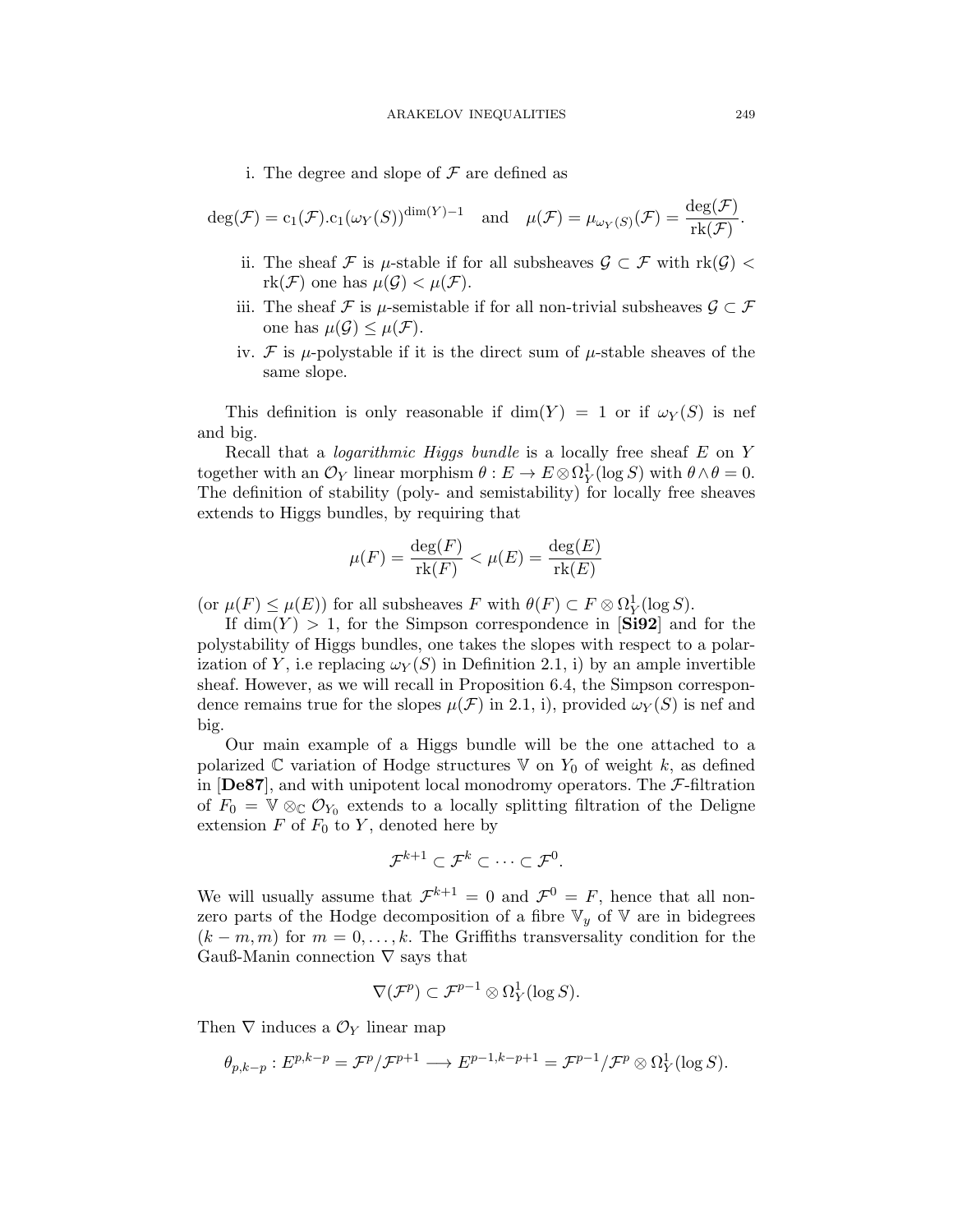We will call

$$
(E = \bigoplus_p E^{p,k-p}, \theta = \bigoplus \theta_{p,k-p})
$$

the *(logarithmic)* Higgs bundle of  $V$ , whereas the sheaves  $E^{p,q}$  are called the Hodge bundles of bidegree  $(p, q)$ .

DEFINITION 2.2. For the Higgs bundle  $(E, \theta)$  introduced above we define:

- i. The support supp $(E, \theta)$  is the set of all m with  $E^{k-m,m} \neq 0$ .
- ii.  $(E, \theta)$  has a connected support, if there exists some  $m_0 \leq m_1 \in \mathbb{Z}$ with

$$
supp(E, \theta) = \{m; m_0 \le m \le m_1\} \text{ and if}
$$
  

$$
\theta_{k-m,m} \neq 0 \text{ for } m_0 \le m \le m_1 - 1.
$$

iii.  $(E, \theta)$  (or V) satisfies the *Arakelov condition* if  $(E, \theta)$  has a connected support and if for all m with m,  $m + 1 \in \text{supp}(E, \theta)$  the sheaves  $E^{k-m,m}$  and  $E^{k-m-1,m+1}$  are  $\mu$ -semistable and

$$
\mu(E^{k-m,m}) = \mu(E^{k-m-1,m+1}) + \mu(\Omega_Y^1(\log S)).
$$

## **3. Variations of Hodge structures over curves**

Let us return to a projective curve Y, so  $S = Y \ Y_0$  is a finite set of points. The starting point of our considerations is the Simpson correspondence:

THEOREM 3.1 (**[Si90**]). There exists a natural equivalence between the category of direct sums of stable filtered regular Higgs bundles of degree zero, and of direct sums of stable filtered local systems of degree zero.

We will not recall the definition of a "filtered regular" Higgs bundle [**Si90**, page 717], and just remark that for a Higgs bundle corresponding to a local system  $V$  with unipotent monodromy around the points in S the filtration is trivial, and automatically deg( $V$ ) = 0.

By [**De71**] the local systems underlying a Z-variation of Hodge structures are semisimple, and by  $[\textbf{De87}]$  the same holds with  $\mathbb{Z}$  replaced by  $\mathbb{C}$ . So one obtains:

COROLLARY 3.2. The logarithmic Higgs bundle of a polarized  $\mathbb{C}$ variation of Hodge structures with unipotent monodromy in  $s \in S$  is polystable of degree 0.

In [**VZ03**] and [**VZ06**] we discussed several versions of Arakelov inequalities. Here we will only need the one for  $E^{k,0}$ , and we sketch a simplified version of the proof: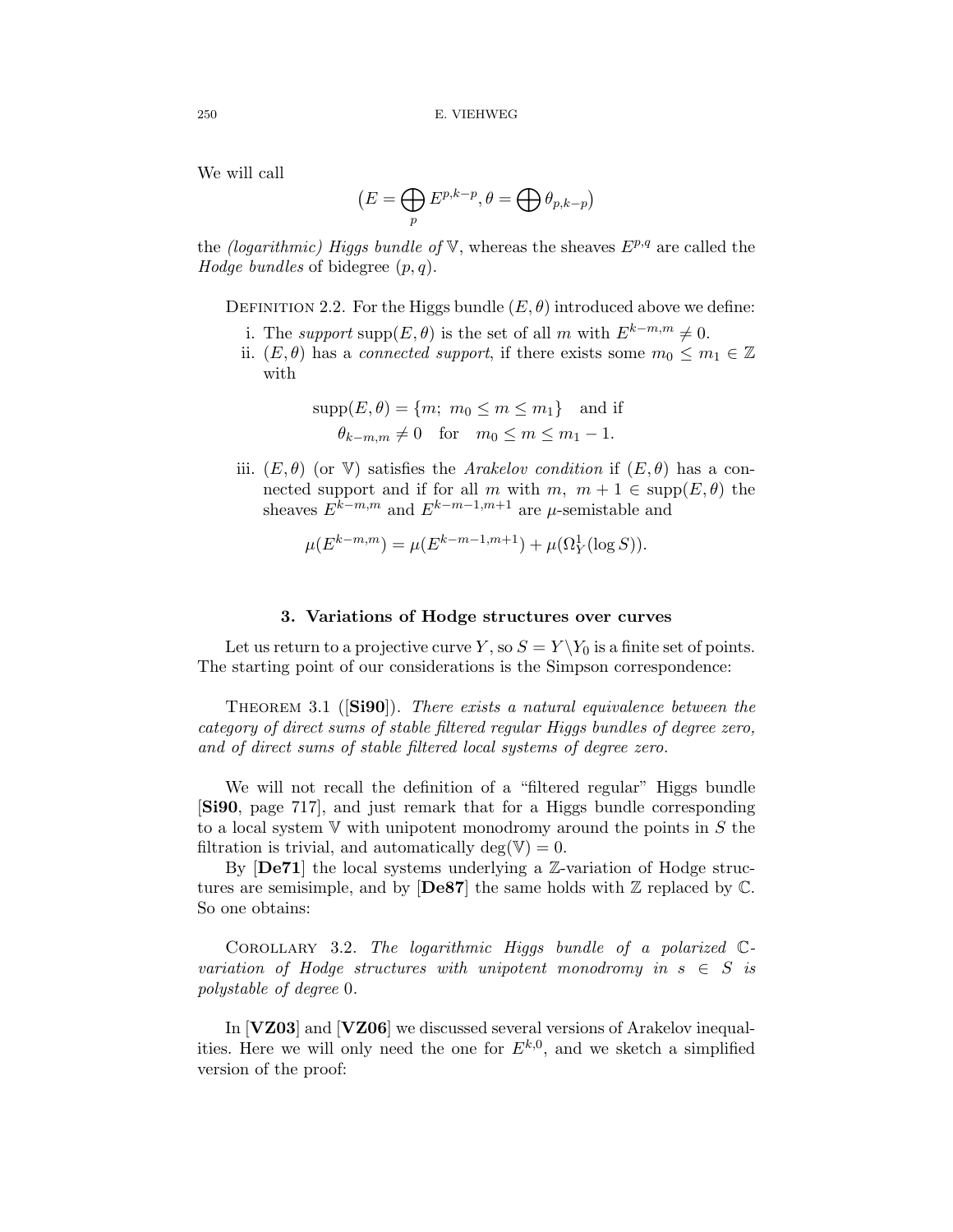LEMMA 3.3. Let  $\nabla$  be an irreducible complex polarized variation of Hodge structures over Y of weight k and with unipotent local monodromies in  $s \in S$ . Write  $(E, \theta)$  for the logarithmic Higgs bundle of V and assume that  $E^{p,k-p} =$ 0 for  $p < 0$  and for  $p > k$ . Then one has:

a. 
$$
\mu(E^{k,0}) \leq \frac{k}{2} \cdot \deg(\Omega_Y^1(\log S)).
$$
  
b.  $0 \leq \mu(E^{k,0})$ 

and the equality implies that  $\mathbb {V}$  is unitary or equivalently that  $\theta = 0$ .

c. The equality  $\mu(E^{k,0}) = \frac{k}{2} \cdot \deg(\Omega_Y^1(\log S)).$ 

implies that the sheaves  $E^{k-m,m}$  are stable and that

$$
\theta_{k-m,m}: E^{k-m,m} \longrightarrow E^{k-m-1,m+1} \otimes \Omega^1_Y(\log S)
$$

is an isomorphism for 
$$
m = 0, \ldots, k - 1
$$
.

PROOF. Let  $G^{k,0}$  be a subsheaf of  $E^{k,0}$ , and let  $G^{k-m,m}$  be the  $(k$ m, m) component of the Higgs subbundle  $G = \langle G^{k,0} \rangle$ , generated by  $G^{k,0}$ . By definition one has a surjection

$$
G^{k-m+1,m-1}\longrightarrow G^{k-m,m}\otimes \Omega^1_Y(\log S).
$$

Its kernel  $\mathcal{K}_{m-1}$ , together with the 0-map is a Higgs subbundle of  $(E,\theta)$ , hence of non-positive degree. Remark that  $rk(G^{k,0}) \geq rk(G^{k-1,1}) \geq \cdots \geq$  $rk(G^{k-m,m})$ . So one finds

$$
(3.1) \quad \deg(G^{k-m+1,m-1}) \le \deg(G^{k-m,m}) + \mathrm{rk}(G^{k-m,m}) \cdot \deg(\Omega_Y^1(\log S))
$$
  

$$
\le \deg(G^{k-m,m}) + \mathrm{rk}(G^{k-1,1}) \cdot \deg(\Omega_Y^1(\log S)).
$$

Iterating this inequality gives for  $m \geq 1$ 

(3.2) 
$$
\deg(G^{k,0}) \le \deg(G^{k,0}) - \deg(\mathcal{K}_0)
$$

$$
= \deg(G^{k-1,1}) + \mathrm{rk}(G^{k-1,1}) \cdot \deg(\Omega_Y^1(\log S))
$$

$$
\le \deg(G^{k-m,m}) + m \cdot \mathrm{rk}(G^{k-1,1}) \cdot \deg(\Omega_Y^1(\log S))
$$

and adding up

$$
(k+1)\deg(G^{k,0}) \le (k+1)\deg(G^{k,0}) - k \cdot \deg(\mathcal{K}_0)
$$
  
\n
$$
\le \sum_{m=0}^k \deg(G^{k-m,m}) + \sum_{m=1}^k m \cdot \text{rk}(G^{k-1,1}) \cdot \deg(\Omega_Y^1(\log S))
$$
  
\n
$$
= \deg(G) + \frac{k \cdot (k+1)}{2} \cdot \text{rk}(G^{k-1,1}) \cdot \deg(\Omega_Y^1(\log S)).
$$

Since G is a Higgs subbundle,  $deg(G) \leq 0$ , and

(3.3) 
$$
\mu(G^{k,0}) \le \frac{\deg(G^{k,0})}{\text{rk}(G^{k-1,1})} \le \frac{k}{2} \cdot \deg(\Omega_Y^1(\log S)).
$$

Taking  $G^{k,0} = E^{k,0}$  one obtains the inequality in a).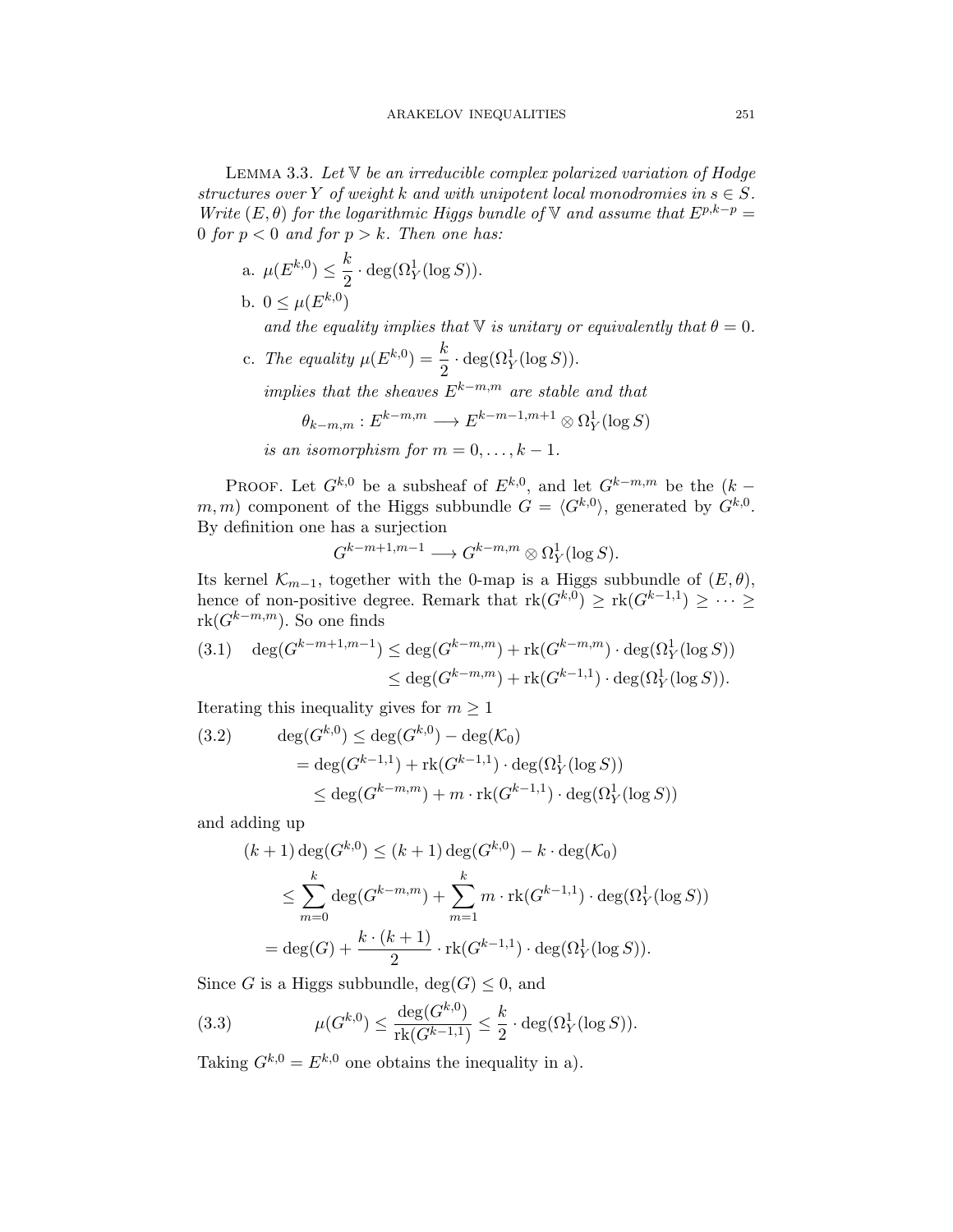#### 252 E. VIEHWEG

If this is an equality, as assumed in c), then the right hand side of  $(3.3)$ is an equality. Firstly, since the difference of the two sides is larger than a positive multiple of  $deg(G) = 0$ , the latter is zero and the irreducibility of V implies that  $G = E$ . Secondly the two inequalities in (3.2) have to be equalities. The one on the right hand side gives  $rk(E^{k-m,m}) = rk(E^{k-1,1})$ for  $m = 2, \ldots, k$ . The one on the left implies that  $deg(K_0) = 0$  and the irreducibility of V shows that this is only possible for  $\mathcal{K}_0 = 0$  hence if  $rk(E^{k,0}) = rk(E^{k-1,1})$ . All together one finds that the surjections

$$
E^{k,0}\longrightarrow E^{k-m,m}\otimes \Omega^1_Y(\log S)^m
$$

are isomorphisms, for  $1 \leq m \leq k$ . On the other hand the equality in c) and the inequality (3.3) imply that for all subsheaves  $G^{k,0}$ 

$$
\mu(G^{k,0}) \le \frac{k}{2} \cdot \deg(\Omega_Y^1(\log S)) = \mu(E^{k,0}),
$$

If this is an equality, then  $deg(G) = 0$  and  $(G, \theta|_G) \subset (E, \theta)$  splits. The irreducibility implies again that  $(G, \theta|_G) = (E, \theta)$ , hence  $E^{k,0}$  as well as all the  ${\cal E}^{k-m,m}$  are stable.

The sheaf  $E^{k,0}$  with the 0-Higgs field is a Higgs quotient bundle of  $(E,\theta)$ , hence of non-negative degree. If  $\deg(E^{k,0}) = 0$ , then the surjection of Higgs bundles  $(E,\theta) \rightarrow (E^{k,0},0)$  splits. The irreducibility of V together with Theorem 3.1 implies that both Higgs bundles are the same, hence that  $\theta = 0$ and  $V$  unitary. So b) follows from a).

COROLLARY 3.4. In Lemma 3.3 one has the inequality

(3.4) 
$$
\mu(E^{k,0}) - \mu(E^{0,k}) \le k \cdot \deg(\Omega_Y^1(\log S)).
$$

The equality in Lemma 3.3, c) is equivalent to the equality

(3.5) 
$$
\mu(E^{k,0}) - \mu(E^{0,k}) = k \cdot \deg(\Omega_Y^1(\log S)).
$$

In particular (3.5) implies that the sheaves  $E^{k-m,m}$  are stable and that

$$
\theta_{k-m,m}: E^{k-m,m} \longrightarrow E^{k-m-1,m+1} \otimes \Omega^1_Y(\log S)
$$

is an isomorphism for  $m = 0, \ldots, k - 1$ .

PROOF. For (3.4) one applies part a) of Lemma 3.3 to  $(E, \theta)$  and to the dual Higgs bundle  $(E^{\vee}, \theta^{\vee})$ . The equality (3.5) implies that both,  $(E, \theta)$  and  $(E^{\vee}, \theta^{\vee})$  satisfy the Arakelov equality c) in Lemma 3.3.

Finally assume that the equation c) in Lemma 3.3 holds for  $(E, \theta)$ . Then

$$
E^{k,0} \cong E^{0,k} \otimes \Omega_Y^1(\log S)^k \quad \text{and}
$$

$$
\mu(E^{\vee k,0}) = -\mu(E^{0,k}) = k \cdot \deg(\Omega_Y^1(\log S)) - \mu(E^{k,0}) = \frac{k}{2} \cdot \deg(\Omega_Y^1(\log S)).
$$

Adding this equality to the one in c) one gets  $(3.5)$ .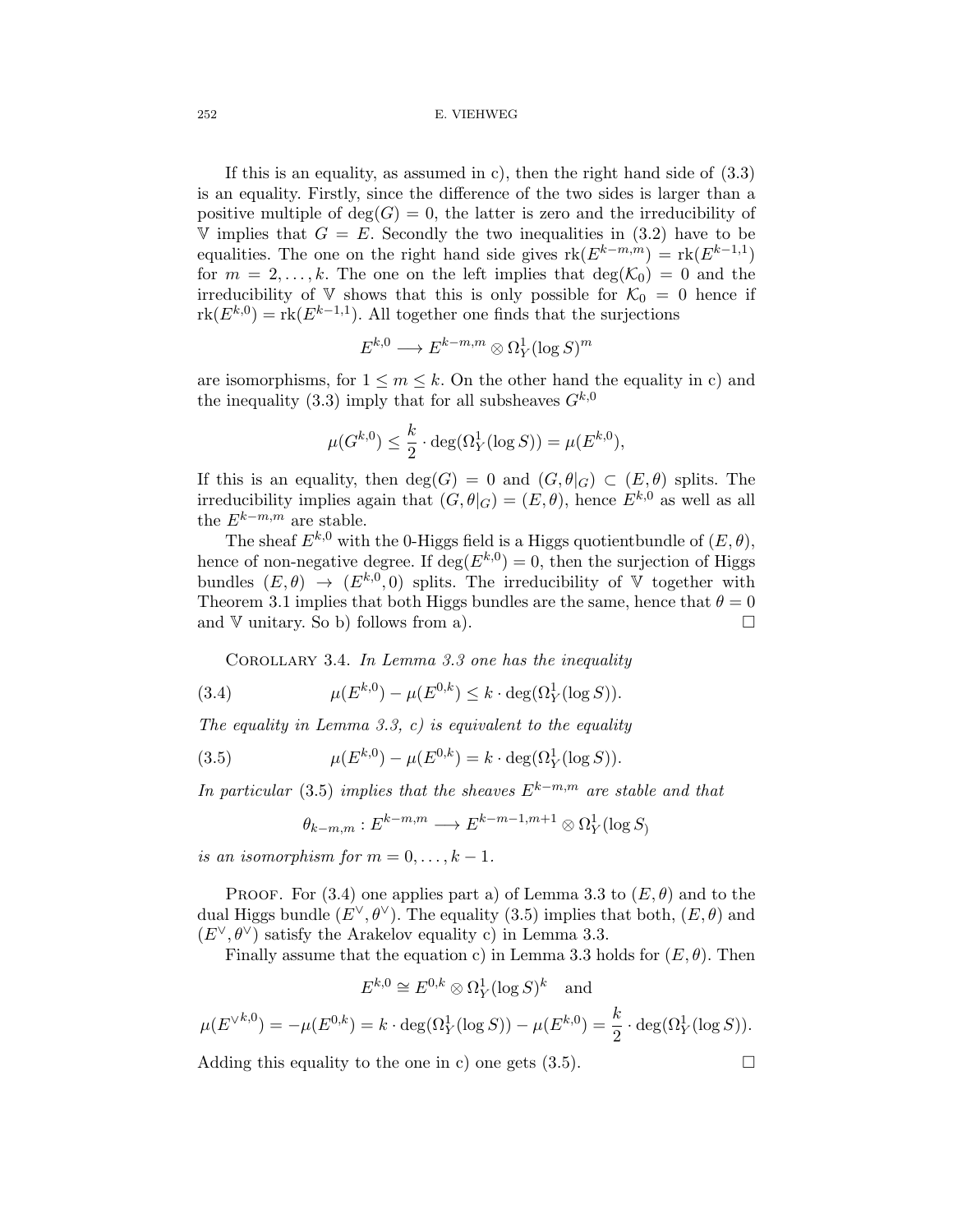The inequality in part a) of Lemma 3.3 is not optimal. One can use the degrees of the kernels  $\mathcal{K}_m$  to get correction terms. We will only work this out for  $m = 0$ . What equalities are concerned, one does not seem to get anything new.

VARIANT 3.5. In Lemma 3.6 one has the inequalities

(3.6) 
$$
\frac{\deg(E^{k,0})}{\text{rk}(\theta_{k,0})} \leq \frac{k}{2} \cdot \deg(\Omega_Y^1(\log S)).
$$

The equality in Lemma 3.3, c) is equivalent to the equality

(3.7) 
$$
\frac{\deg(E^{k,0})}{\text{rk}(\theta_{k,0})} = \frac{k}{2} \cdot \deg(\Omega_Y^1(\log S)).
$$

PROOF. The inequality is a repetition of the left hand side of  $(3.3)$  for  $G^{k,0} = E^{k,0}$ .

If  $\theta_{k,0}$  is an isomorphisms, hence if  $rk(E^{k,0}) = rk(\theta_{k,0})$ , the two equalities (3.7) and c) in Lemma 3.3 are the same. As stated in Lemma 3.3, the equality c) implies that  $\theta_{k,0}$  is an isomorphisms, hence (3.7).

In the proof of Lemma 3.3 we have seen that the equality of the right hand side of (3.3) implies that  $G = E$ , hence that the morphisms

$$
\theta_{k-m,m}: E^{k-m,m} \longrightarrow E^{k-m-1,m+1} \otimes \Omega^1_Y(\log S)
$$

are surjective for  $m = 0, \ldots, m - 1$ . Using the left hand side of (3.2), one finds that  $\mathcal{K}_0 = 0$  hence that  $\theta_{k,0}$  is an isomorphisms. So (3.7) implies the equality c).  $\Box$ 

Replacing  $Y_0$  by an étale covering, if necessary, one may assume that  $\#S$  is even, hence that there exists a logarithmic theta characteristic  $\mathcal{L}$ . By definition  $\mathcal{L}^2 \cong \Omega_Y^1(\log S)$  and one has an isomorphism

$$
\tau: \mathcal{L} \longrightarrow \mathcal{L} \otimes \Omega_Y^1(\log S).
$$

Since  $(L \oplus L^{-1}, \tau)$  is an indecomposable Higgs bundle of degree zero, Theorem 3.1 tell us that it comes from a local system  $\mathbb{L}$ , which is easily seen to be a variation of Hodge structures of weight 1. We will say that  $\mathbb L$ is induced by a logarithmic theta characteristic. Remark that  $\mathbb L$  is unique up to the tensor product with local systems, corresponding to two division points in  $Pic^0(Y)$ . By [**VZ03**, Proposition 3.4] one has:

ADDENDUM 3.6. Assume in Lemma 3.3 that  $\#S$  is even and that  $\mathbb L$  is induced by a theta characteristic.

d. Then the equality  $\mu(E^{k,0}) = \frac{k}{2} \cdot \deg(\Omega_Y^1(\log S))$  implies that there exists an irreducible unitary local system  $\mathbb{T}_0$  on  $Y_0$  with  $\mathbb{V} \cong \mathbb{T}_0 \otimes$  $S^k(\mathbb{L}).$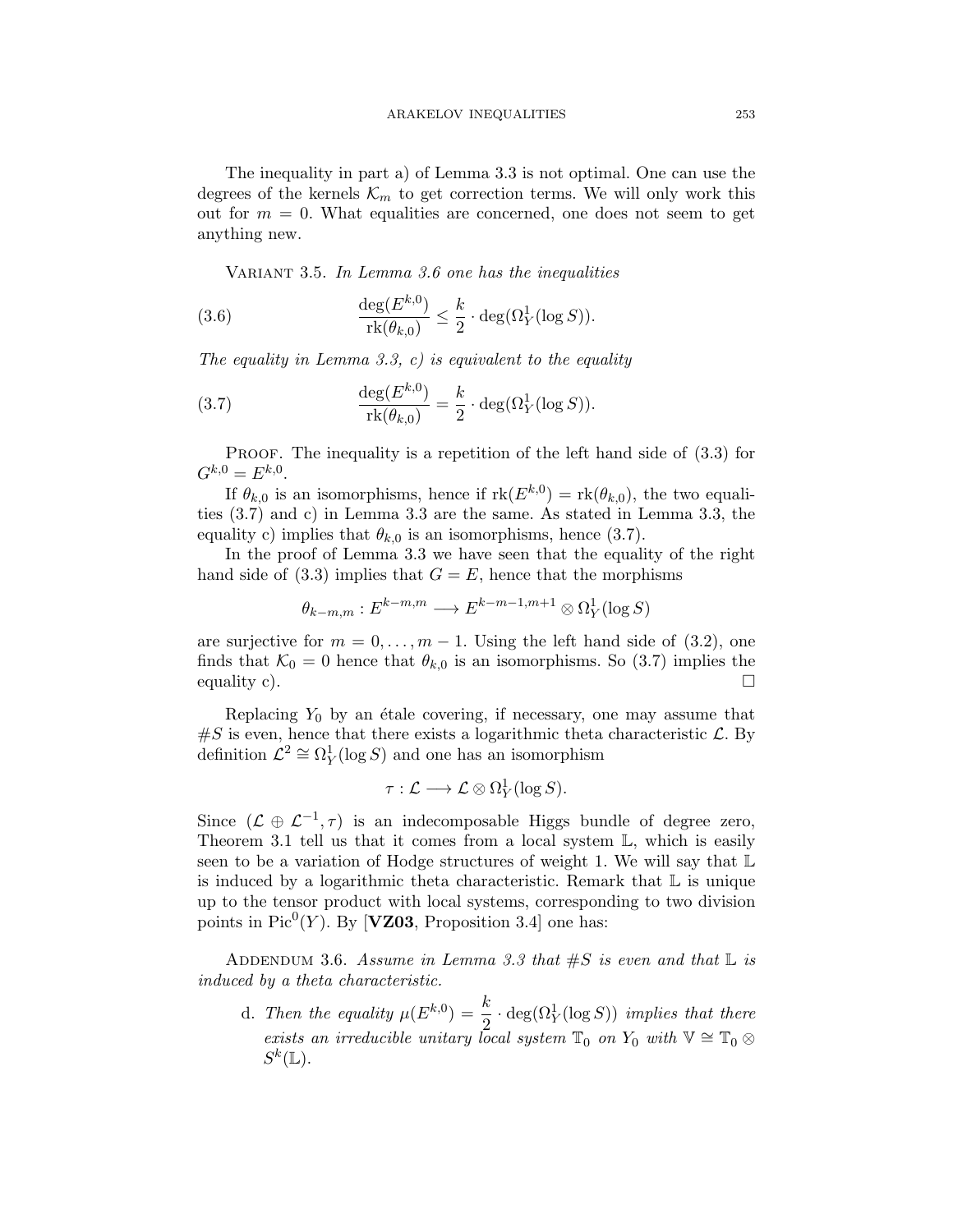#### 254 E. VIEHWEG

REMARK 3.7. In Addendum 3.6 the local monodromies of  $\mathbb{T}_0$  are unipotent and unitary, hence finite. So there exists a finite covering  $\tau : Y' \to Y$ , étale over  $Y_0$  such that  $\tau^* \mathbb{T}_0$  extends to a unitary local system  $\mathbb{T}'$  on  $Y'$ .

The property d) in Addendum 3.6 is equivalent to the condition c) in Lemma 3.3. In particular it implies that each  $E^{k-m,m}$  is the tensor product of an invertible sheaf with the polystable sheaf  $\mathbb{T}_0 \otimes_{\mathbb{C}} \mathcal{O}_Y$ . The Arakelov equality implies that the Higgs fields are direct sums of morphisms between semistable sheaves of the same slope. Then the irreducibility of V can be used to show that  $\mathbb{T}_0 \otimes_{\mathbb{C}} \mathcal{O}_Y$  and hence the  $E^{k-m,m}$  are stable.

REMARK 3.8. Let us collect what we learned in the proof of Lemma 3.3.

- Simpson's polystability of the Higgs bundles  $(E, \theta)$  implies the Arakelov inequality a) in Lemma 3.3 or inequality (3.4).
- The equality in part c) of Lemma 3.3 implies that the Hodge bundles  $E^{k-m,m}$  are semistable and that the Higgs field is a morphism of sheaves of the same slope.
- $\bullet$  If one assumes in addition that  $\mathbb {V}$  is irreducible, then the  $E^{k-m,m}$ are stable sheaves.

As we will see in Section 6 the first two statements extend to families over a higher dimensional base (satisfying the positivity condition  $(\star)$  in 6.2), but we doubt that the third one remains true without some additional numerically conditions.

Assume that W is the variation of Hodge structures given by a smooth family  $f_0 : X_0 \to Y_0$  of polarized manifolds with semistable reduction at infinity, hence  $\mathbb{W} = R^k f_{0*} \mathbb{C}_{X_0}$ . Let  $\mathbb{W} = \mathbb{V}_1 \oplus \cdots \oplus \mathbb{V}_{\ell}$  be the decomposition of W as direct sum of irreducible local subsystems, hence of C irreducible variations of Hodge structures of weight k. Replacing  $V_l$  by a suitable Tate twist  $V_{\iota}(\nu_{\iota})$ , and perhaps by its dual, one obtains a variation of Hodge structures of weight  $k_1 = k - 2 \cdot \nu_i$ , whose Hodge bundles are concentrated in bidegrees  $(k_{\iota} - m, m)$  for  $m = 0, \ldots, k_{\iota}$  and non-zero in bidegree  $(k_{\iota}, 0)$ . Applying Lemma 3.3 to  $\mathbb{V}_{\iota}(\nu_{\iota})$  one gets Arakelov inequalities for all the  $\mathbb{V}_{\iota}$ . If all those are equalities, each of the  $V_l$  will satisfy the Arakelov condition in Definition 2.2, iii, and for some unitary bundle  $\mathbb{T}_t$  one finds  $\mathbb{V}_t = \mathbb{T}_t \otimes$  $S^{k-2\nu_{\iota}}(\mathbb{L})(-\nu_{\iota}).$  We say that the Higgs field of W is *strictly maximal* in this case (see [**VZ03**] for a motivation and for a slightly different presentation of those results).

Let us list two results known for families of Calabi-Yau manifolds, satisfying the Arakelov equality.

ASSUMPTIONS 3.9. Consider smooth morphisms  $f_0 : X_0 \to Y_0$  over a non-singular curve  $Y_0$ , whose fibres are k-dimensional Calabi-Yau manifolds. Assume that  $f_0$  extends to a semistable family  $f : X \to Y$  on the compactification Y of Y<sub>0</sub>. Let V be the irreducible direct factor of  $R^k f_{0*} \mathbb{C}_{X_0}$  with Higgs bundle  $(E, \theta)$ , such that  $E^{k,0} \neq 0$ .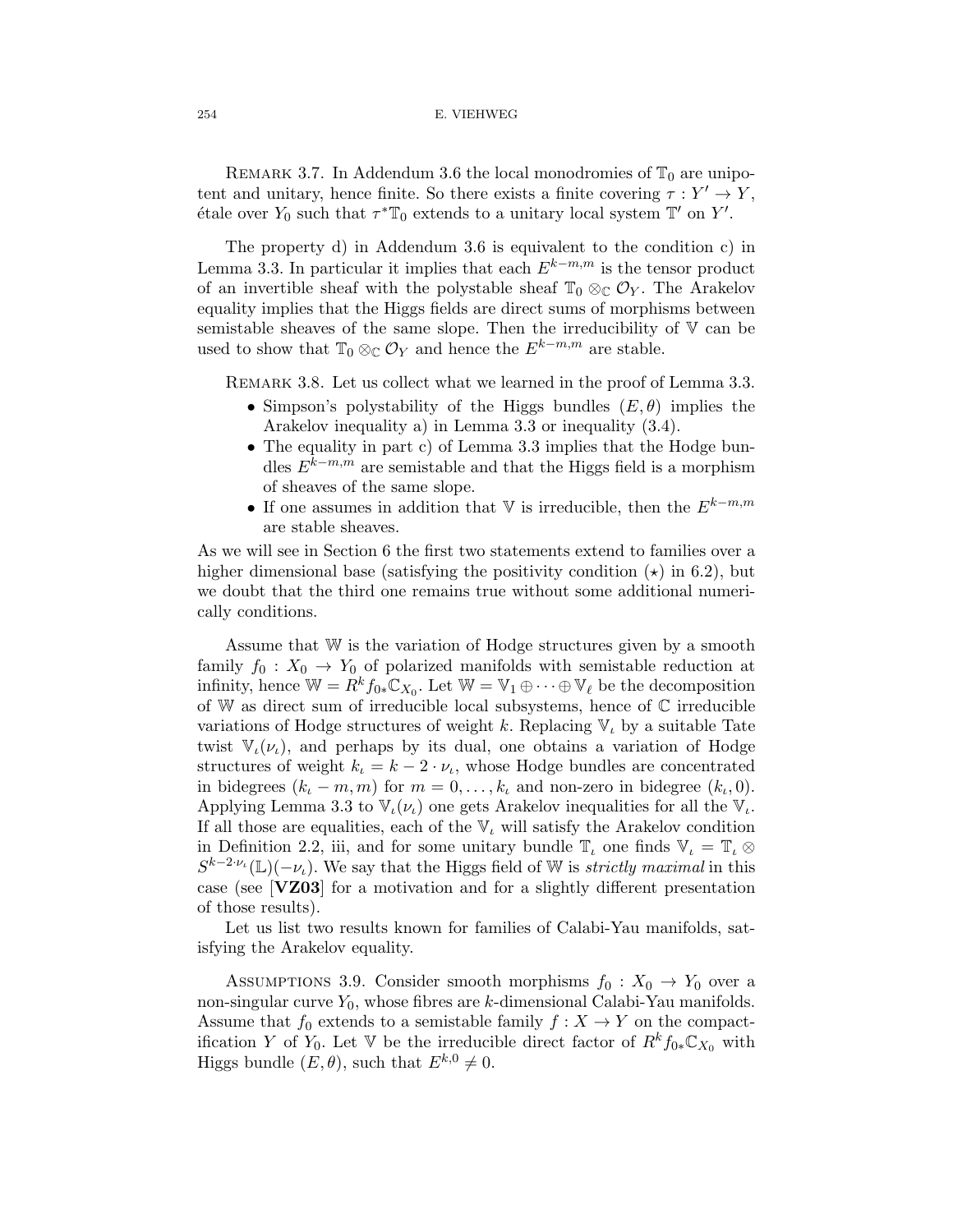Theorem 3.10 ([**Bo97**], [**Vo93**], and [**STZ03**], see also [**VZ03**]). For all  $k \geq 1$  there exist families  $f_0: X_0 \to Y_0$  satisfying the Assumptions 3.9, such that the Arakelov equality  $(3.5)$  holds for  $V$ . For families of K3surfaces, i.e. for  $k = 2$ , there exist examples with  $Y_0 = Y$  projective.

For  $k = 1$  those families are the universal families over elliptic modular curves, hence  $Y_0$  is affine in this case. A similar result holds whenever the dimension of the fibres is odd.

THEOREM 3.11 ( $[**VZ03**]$ ). Under the assumptions made in 3.9 assume that k is odd and that V satisfies the Arakelov equality. Then  $S = Y \ Y_0 \neq 0$ , i.e.  $Y_0$  is affine.

It does not seem to be known whether for even  $k \geq 4$  there are families of Calabi-Yau manifolds over a compact curve with V satisfying the Arakelov equality.

The geometric implications of the Arakelov equality for  $V$  in 3.9 or of the strict maximality of the Higgs field, are not really understood. The structure Theorem 3.6 can be used to obtain some properties of the Mumford Tate group, but we have no idea about the structure of the family or about the map to the moduli scheme  $M_h$ . The situation is better for families of abelian varieties. So starting from the next section we will concentrate on polarized variations of Hodge structures of weight one.

# **4. Arakelov equality and geodecity of curves in** A<sup>g</sup>

Assumptions 4.1. Keeping the assumptions from the last section, we restrict ourselves to variations of Hodge structures of weight one, coming from families  $f_0 : X_0 \to Y_0$  of abelian varieties. Replacing  $Y_0$  by an étale covering allows to assume that  $f_0 : X_0 \to Y_0$  is induced by a morphism  $\varphi_0$ :  $Y_0 \rightarrow A_g$  where  $A_g$  is some fine moduli scheme of polarized abelian varieties with a suitable level structure, and that the local monodromy in  $s \in S$  of  $\mathbb{W}_{\mathbb{Q}} = R^1 f_{0*} \mathbb{Q}_{X_0}$  is unipotent. Let us fix a toroidal compactification  $\mathcal{A}_g$ , as considered by Mumford in [ $\text{Mu77}$ ]. In particular  $\mathcal{A}_g$  is non-singular, the boundary divisor  $S_{\overline{\mathcal{A}}_q}$  has non-singular components, and normal crossings,  $\Omega^1_{\overline{\mathcal{A}}_g}(\log S_{\overline{\mathcal{A}}_g})$  is nef and  $\omega_{\overline{\mathcal{A}}_g}(S_{\overline{\mathcal{A}}_g})$  is ample with respect to  $\mathcal{A}_g$ .

In [**MV08**] we give a differential geometric characterization of morphisms  $\varphi_0 : Y_0 \to A_q$  for which the induced C-variation of Hodge structures W contains a non-unitary C-subvariation V with Higgs bundle  $(E, \theta)$ , satisfying the Arakelov equality

(4.1) 
$$
\mu(E^{1,0}) = \frac{1}{2} \cdot \deg(\Omega_Y^1(\log S)).
$$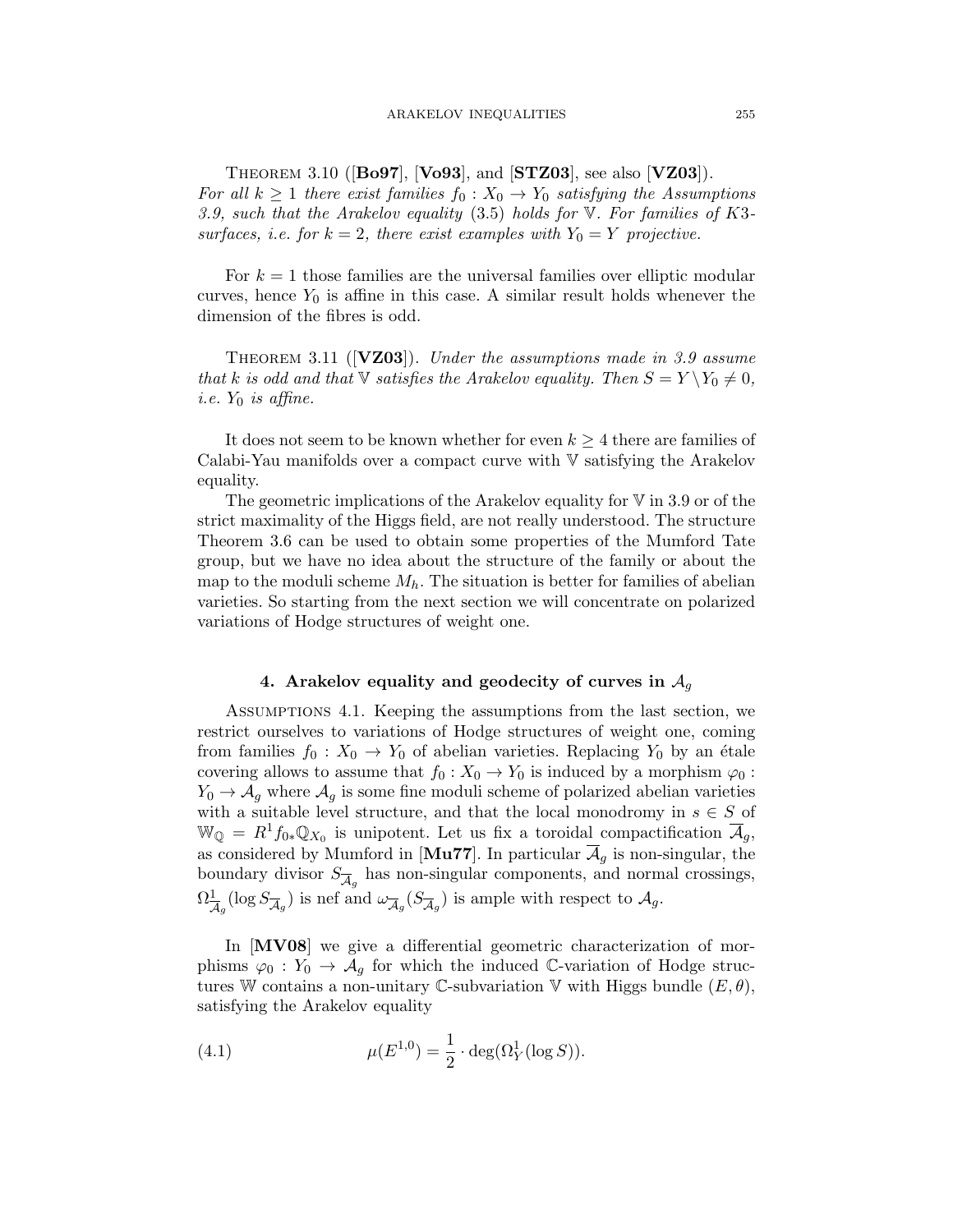To this aim we need:

DEFINITION 4.2. Let  $M$  be a complex domain and  $W$  be a subdomain. W is a totally geodesic submanifold for the Kobayashi metric if the restriction of the Kobayashi metric on  $M$  to  $W$  coincides with the Kobayashi metric on W. If  $W = \Delta$  we call  $\Delta a$  *(complex) Kobayashi geodesic.* 

A map  $\varphi_0: Y_0 \to A_g$  is a *Kobayashi geodesic*, if its universal covering map

$$
\tilde{\varphi}_0:\tilde{Y_0}\cong\Delta\longrightarrow\mathbb{H}_g
$$

is a Kobayashi geodesic. In particular here a Kobayashi geodesic will always be one-dimensional.

THEOREM 4.3. Under the assumptions made in 4.1 the following conditions are equivalent:

- a.  $\varphi_0: Y_0 \to \mathcal{A}_q$  is Kobayashi geodesic.
- b. The natural map  $\varphi^* \Omega^1_{\overline{\mathcal{A}}_g}(\log S_{\overline{\mathcal{A}}_g}) \to \Omega^1_Y(\log S)$  splits.
- c. W contains a non-unitary irreducible subvariation of Hodge structures  $\nabla$  which satisfies the Arakelov equality (4.1).

The numerical condition in Theorem 4.3 indicates that Kobayashi geodesic in  $\mathcal{A}_g$  are "algebraic objects". In fact, as shown in [**MV08**] one obtains:

COROLLARY 4.4. Let  $\varphi_0: Y_0 \to A_g$  be an affine Kobayashi geodesic, such that the induced variation of Hodge structures  $\mathbb{W}_{\mathbb{Q}}$  is  $\mathbb{Q}\text{-irreducible.}$ Then  $\varphi_0: Y_0 \to A_g$  can be defined over a number field.

Geodesics for the Kobayashi metric have been considered in [**M¨o06**] under the additional assumption that  $f_0 : X_0 \to Y_0$  is a family of Jacobians of a smooth family of curves. In this case  $\varphi_0(Y_0)$  is a geodesic for the Kobayashi metric if and only if the image of  $Y_0$  in the moduli scheme  $M_g$  of curves of genus  $g$  with the right level structure is a geodesic for the Teichmüller metric, hence if and only if  $Y_0$  is a Teichmüller curve. In particular  $Y_0$  will be affine and the irreducible subvariation  $V$  in Theorem 4.3 will be of rank two. By Addendum 3.6 it is given by a logarithmic theta characteristic on Y . Using the theory of Teichmüller curves (see [McM03]), one can deduce that there is at most one irreducible direct factor V which satisfies the Arakelov equality.

The Theorem 4.3 should be compared with the results of [**VZ04b**]. Starting from Lemma 3.3 and the addendum 3.6 it is shown that under the assumptions 4.1  $Y_0$  (or to be more precise, an étale finite cover of  $Y_0$ ) is a rigid Shimura curve with universal family  $f_0 : X_0 \to Y_0$  if the Arakelov equality holds for all irreducible C-subvariations of Hodge structures of  $R^1f_{0*}\mathbb{C}_{X_0}$ . Recall that "rigid" means that there are no non-trivial extensions of  $f_0$  to a smooth family  $f: \mathfrak{X}_0 \to T \times Y_0$  with  $\dim T > 0$ . If one allows unitary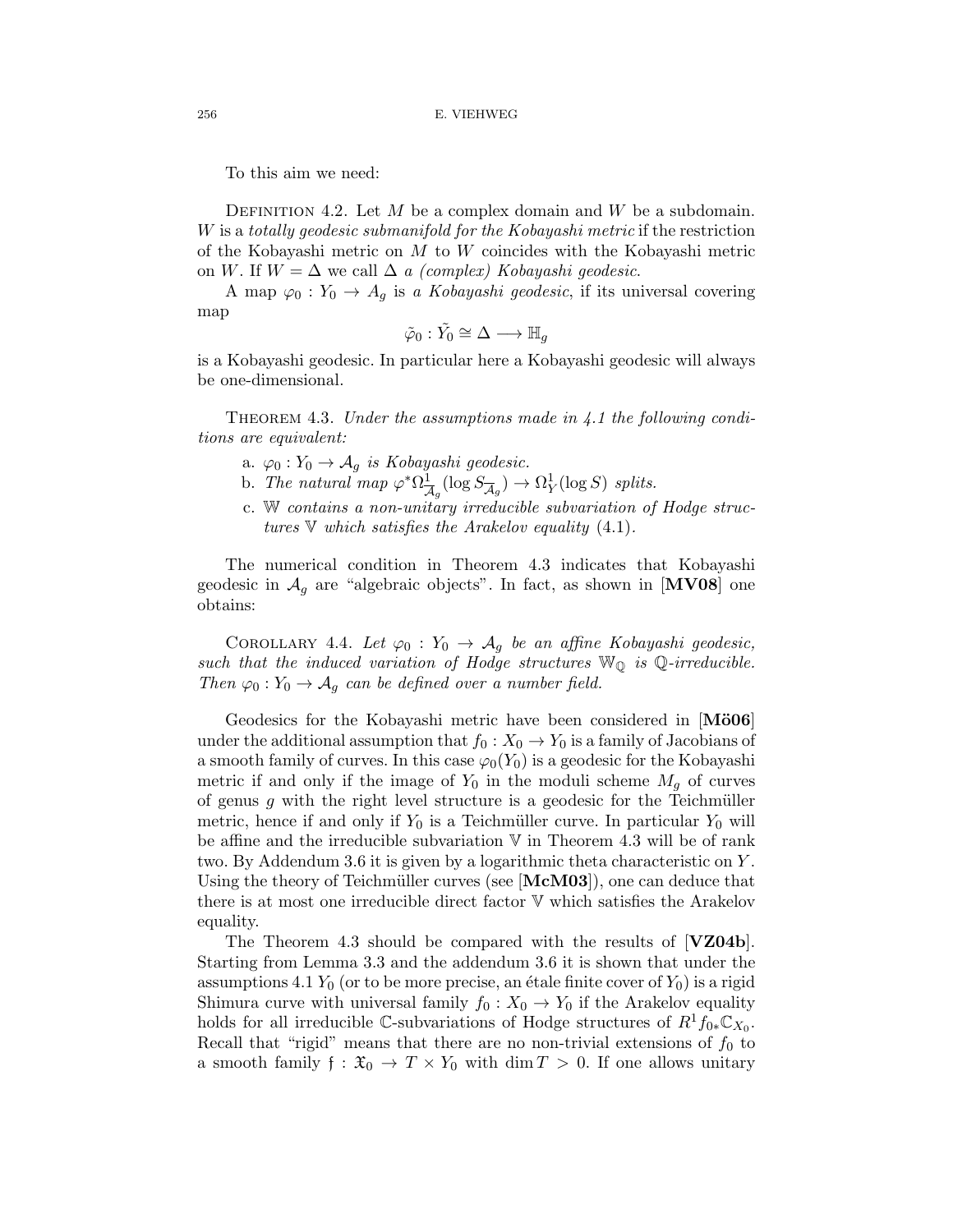direct factors, and requires the Arakelov equality just for all non-unitary subvariations V, then  $Y_0 \subset A_g$  is a deformation of a Shimura curve or, using the notation from [**Mu69**], the family  $f_0: X_0 \to Y_0$  is a Kuga fibre space.

In [Mö05] it is shown (see also [MVZ07, Section 1]), that for all Kuga fibre spaces and all non-unitary irreducible  $\mathbb{V} \subset R^1 f_{0*} \mathbb{C}_{X_0}$  the Arakelov equality holds. In [**MVZ07**] this was translated to geodecity for the Hodge (or Bergman-Siegel) metric, and we can restate the main result of [**VZ04b**] in the following form:

THEOREM 4.5. *Keeping the notations and assumptions introduced in*  $\angle 1$ *,* the following conditions are equivalent:

- a.  $\varphi_0: Y_0 \to \mathcal{A}_g$  is a geodesic for the Hodge metric on  $\mathcal{A}_g$ .
- b. The natural map  $\varphi^*\Omega^1_{\overline{\mathcal{A}}_g}(\log S_{\overline{\mathcal{A}}_g}) \to \Omega^1_Y(\log S)$  splits orthogonal for the Hodge metric.
- c. All non-unitary irreducible C-subvariations of Hodge structures  $\mathbb{V} \subset \mathbb{W}$  satisfy the Arakelov equality.
- d.  $f_0: X_0 \to Y_0$  is a Kuga fibre space over the curve  $Y_0$ .

Example 4.6. One can ask, whether a geodesic for the Hodge metric on  $A_g$  can lie completely in  $M_g$ , or in different terms, whether there exists a family of smooth curves over  $Y_0$ , such that the induced family of Jacobians is a Kuga fibre space. This is of course true for modular families of elliptic curves.

In [**VZ06**] it was shown that for a Hodge geodesic in  $M<sub>g</sub>$  the rang of the maximal non-unitary part of the corresponding variation of Hodge structures has to be 2. So by [Mö06]  $Y_0$  is a Teichmüller curve and  $Y_0$  is affine. By [Mö05] the only "Shimura-Teichmüller curve", i.e. the only Hodge geodesics in  $M_g$ , exists for  $g = 3$ . Up to étale coverings, there is only one example.

## **5. Milnor-Wood inequalities**

Before we discuss families of abelian varieties over a higher dimensional base, let us mention a numerical condition, which applies to a different class of Higgs bundles over curves  $Y$ , the Milnor-Wood inequality for the Toledo invariant. We refere to [**BGG06**] for an introduction and for a guide to the literature.

Let T be a local system, induced by a representation of  $\pi_1(Y, *)$  in a connected non-compact semi-simple real Lie group G. Since the representations of the fundamental group of Y are not semi-simple we can not apply Simpson's correspondence stated in Theorem 3.1. As in [**BGG06**, Section 2] one has to add on the representation side the condition "reductive" and on the Higgs bundle side the condition "polystable".

As explained in **[BGG06**, Section 3.2], for  $G = SU(p,q)$  (or for  $G =$  $Sp(2n,\mathbb{R})$  the corresponding Higgs bundle  $(F,\psi)$  is given by two locally free sheaves V and W on Y of rank p and q, respectively, and the Higgs field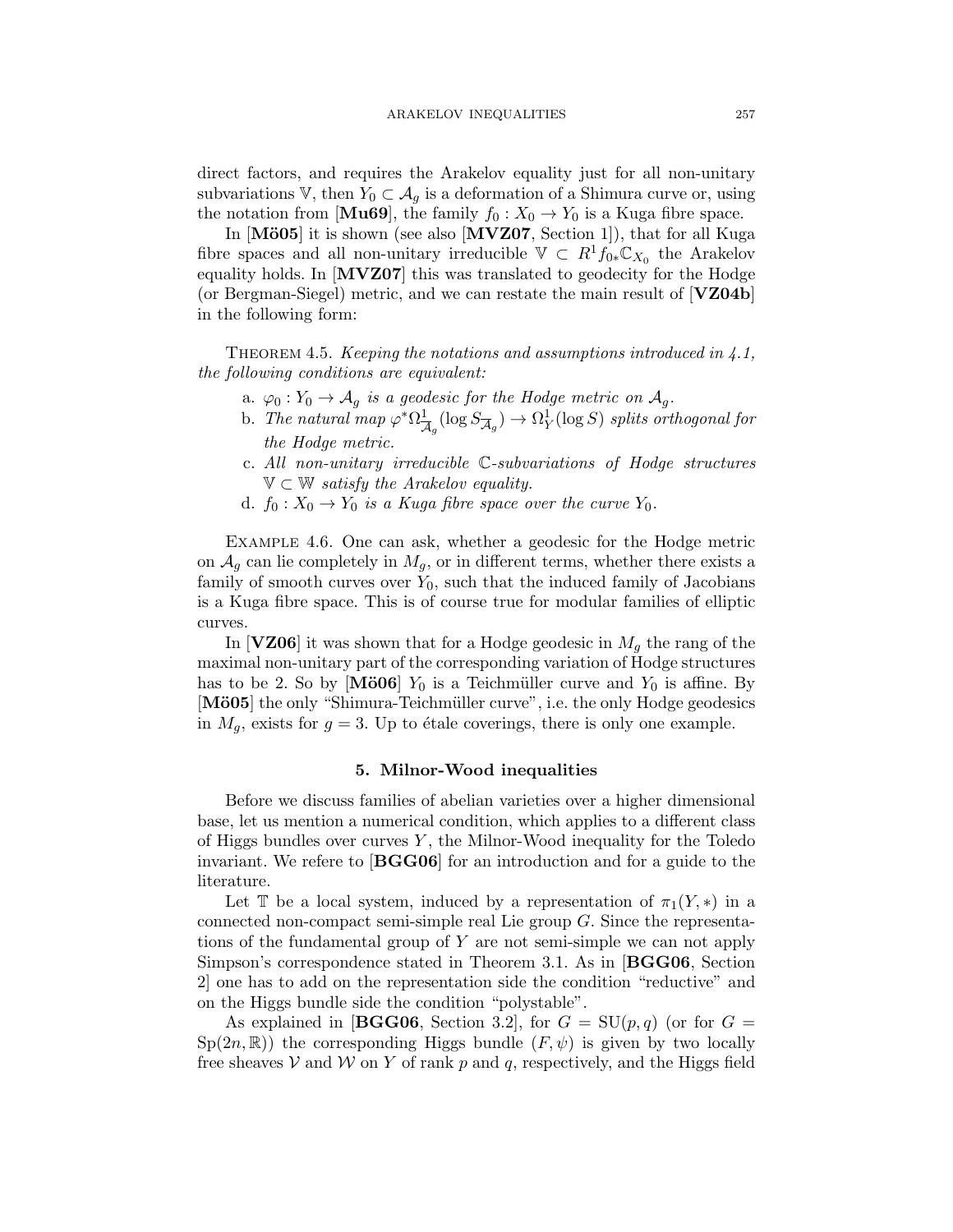$\psi$  is the direct sum of two morphisms

$$
\beta: \mathcal{W} \longrightarrow \mathcal{V} \otimes \Omega_Y^1 \quad \text{and} \quad \gamma: \mathcal{V} \longrightarrow \mathcal{W} \otimes \Omega_Y^1.
$$

For  $G = Sp(2n, \mathbb{R})$  one has  $p = q = n$  and  $\mathcal{W} = \mathcal{V}^{\vee}$ . Moreover  $\beta$  and  $\gamma$  are dual to each other.

The Toledo invariant of  $\mathbb T$  or of  $(F, \tau)$  is

$$
\tau(\mathbb{T}) = \tau((F,\psi)) = \deg(\mathcal{V}) = -\deg(\mathcal{W}),
$$

and the classical Milnor-Wood inequality says that

$$
|\tau(\mathbb{T})| \le \text{Min}\{p, q\} \cdot (g - 1).
$$

In fact, on page 194 of [**BGG06**] one finds a more precise inequality, and again equality has strong implications on the structure of the Higgs field:

PROPOSITION 5.1. Let  $\mathbb T$  be a local system on  $Y_0$  induced by a representation of  $\pi_1(Y, *)$  in  $SU(p,q)$  (or in  $Sp(2n,\mathbb{R})$ ). Assume that the Higgs bundle

$$
(F = \mathcal{V} \oplus \mathcal{W}, \psi = \gamma + \beta)
$$

is stable, where

$$
\gamma: \mathcal{V} \longrightarrow \mathcal{W} \otimes \Omega^1_Y(\log S) \quad and \quad \beta: \mathcal{W} \longrightarrow \mathcal{V} \otimes \Omega^1_Y(\log S).
$$

Then

(5.1) 
$$
-\mathrm{rk}(\beta) \cdot \deg(\Omega^1_Y) \le -2 \cdot \deg(\mathcal{W}) = 2 \cdot \deg(\mathcal{V}) \le \mathrm{rk}(\gamma) \cdot \deg(\Omega^1_Y).
$$

The inequality  $2 \cdot \deg(V) \leq \text{rk}(\gamma) \cdot \deg(\Omega_Y^1)$  is strict, except if  $\gamma$  is an isomorphism (and hence  $\text{rk}(\mathcal{V}) = \text{rk}(\mathcal{W})$ ).

PROOF. It is sufficient to prove the inequality on the right hand side. The other one follows by interchanging the role of p and q, hence of  $\mathcal V$ and  $W$ . Since this inequality is compatible with exact sequences of Higgs bundles, the Jordan-Hölder filtration for Higgs bundles allows to assume that  $(F = V \oplus W, \psi = \gamma + \beta)$  is stable.

The subbundle  $\mathcal{G} = \mathcal{V} \oplus \gamma(\mathcal{V}) \otimes (\Omega_Y^1)^{-1}$  of  $(F, \theta)$  and the kernel K of  $\mathcal{V} \rightarrow \gamma(\mathcal{V})$  are compatible with the Higgs field, hence

$$
2 \cdot \deg(\mathcal{V}) - \mathrm{rk}(\gamma(\mathcal{V})) \cdot \deg(\Omega^1_Y)
$$
  
\$\leq \deg(\mathcal{V}) + \deg(\gamma(\mathcal{V})) - \mathrm{rk}(\gamma(\mathcal{V})) \cdot \deg(\Omega^1\_Y) \leq 0\$.

If equality holds, the stability implies that K is zero and that  $\mathcal{G} = F$ . In particular  $\gamma$  is an isomorphism.

EXAMPLE 5.2. Let  $(E, \theta)$  be the Higgs bundle of a polarized variation of Hodge structures of weight one. Then one could choose  $\mathcal{V} = E^{1,0}$  and  $W = E^{0,1}$ . Since  $\beta = 0$  and  $\theta = \gamma$  the inequality (5.1) says that

$$
0 \le 2 \cdot \deg(\mathcal{V}) \le \mathrm{rk}(\gamma) \cdot \deg(\Omega^1_Y),
$$

hence it coincides with the inequality  $(3.6)$  in Variant 3.5.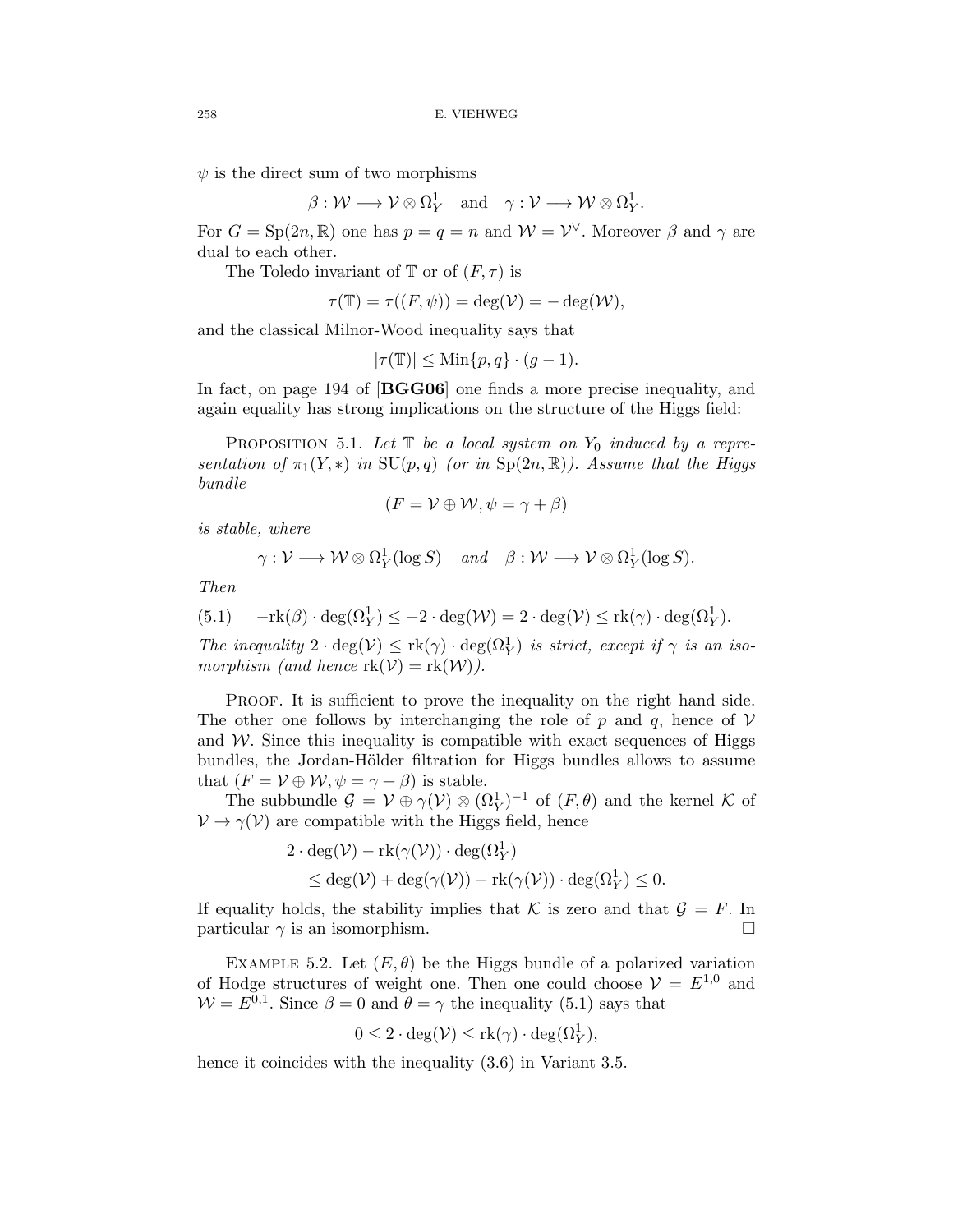EXAMPLE 5.3 (Kang Zuo). Let  $(E, \theta)$  be the Higgs field of a variation of Hodge structures of weight  $k$ , with  $k$  odd. Choose

$$
\mathcal{V} = \bigoplus_{m=0}^{\frac{k-1}{2}} E^{k-2m, 2m} \quad \text{and} \quad \mathcal{W} = \bigoplus_{m=0}^{\frac{k-1}{2}} E^{k-2m-1, 2m+1},
$$

and for  $\gamma$  and  $\beta$  the restriction of the Higgs field. The Milnor-Wood inequality says that

$$
(5.2) \qquad -\sum_{m=0}^{\frac{k-1}{2}} \deg(E^{k-2m-1,2m+1}) = \sum_{m=0}^{\frac{k-1}{2}} \deg(E^{k-2m,2m}) \le \frac{1}{2} \cdot \deg(\Omega_Y^1).
$$

The Arakelov equality in Lemma 3.3, c) implies that  $(5.2)$  is an equality. On the other hand, having equality in (5.2) just implies that the morphisms

$$
\theta_{k-m,m}: E^{k-m,m} \longrightarrow E^{k-m-1,m+1} \otimes \Omega^1_Y
$$

are isomorphisms for  $m$  even, but it says nothing about the other components of the Higgs field. So the two equalities are not equivalent. To get an explicit example, consider  $Y = \mathbb{P}^1$  and  $S = \{0, 1, \infty\}$ . Choose

$$
E^{3,0} = \mathcal{O}_{\mathbb{P}^1}(1), \quad E^{2,1} = \mathcal{O}_{\mathbb{P}^1} \quad E^{1,2} = \mathcal{O}_{\mathbb{P}^1} \quad E^{0,3} = \mathcal{O}_{\mathbb{P}^1}(-1).
$$

So  $\theta_{3,0}$  and  $\theta_{1,2}$  are isomorphisms, whereas  $\theta_{2,1} : \mathcal{O}_{\mathbb{P}^1} \to \Omega_{\mathbb{P}^1}^1(\log(0+1+\infty))$ is injective and has a zero in some point, say 2. The degree of  $E$  is zero, and obviously the Higgs bundle is stable. Hence by Theorem 3.1  $(E, \theta)$  is the Higgs bundle of a local system, and by construction the local system underlies a polarized variation of Hodge structures.

This is one example for which (5.1) is an equality, without  $V$  or  $W$ being stable, a quite common effect which will be studied in a follow-up of [**BGG06**] in more details.

# **6. Arakelov inequalities for variations of Hodge structures of weight one over a higher dimensional base**

From now on  $Y$  denotes a projective manifold and  $S$  a normal crossing divisor in Y with  $Y_0 = Y \setminus S$ . We will need some positivity properties of the sheaf of differential forms on the compactification  $Y$  of  $Y_0$ .

Assumptions 6.1. We suppose that

 $(\star)$  $\Omega^1_V(\log S)$  is nef and  $\omega_Y(S)$  is ample with respect to  $Y_0$ .

As a motivation, assume for the moment that  $Y_0 \subset A_q$  is a Shimura variety, or that there is a Kuga fibre space  $f_0 : X_0 \to Y_0$ . In both cases  $Y_0$  is the quotient of a bounded symmetric domain and replacing  $Y_0$  by an  $\acute{e}$ tale finite cover, we may choose for Y a Mumford compactification, i.e. a toroidal compactification, as studied in [**Mu77**]. There it is shown that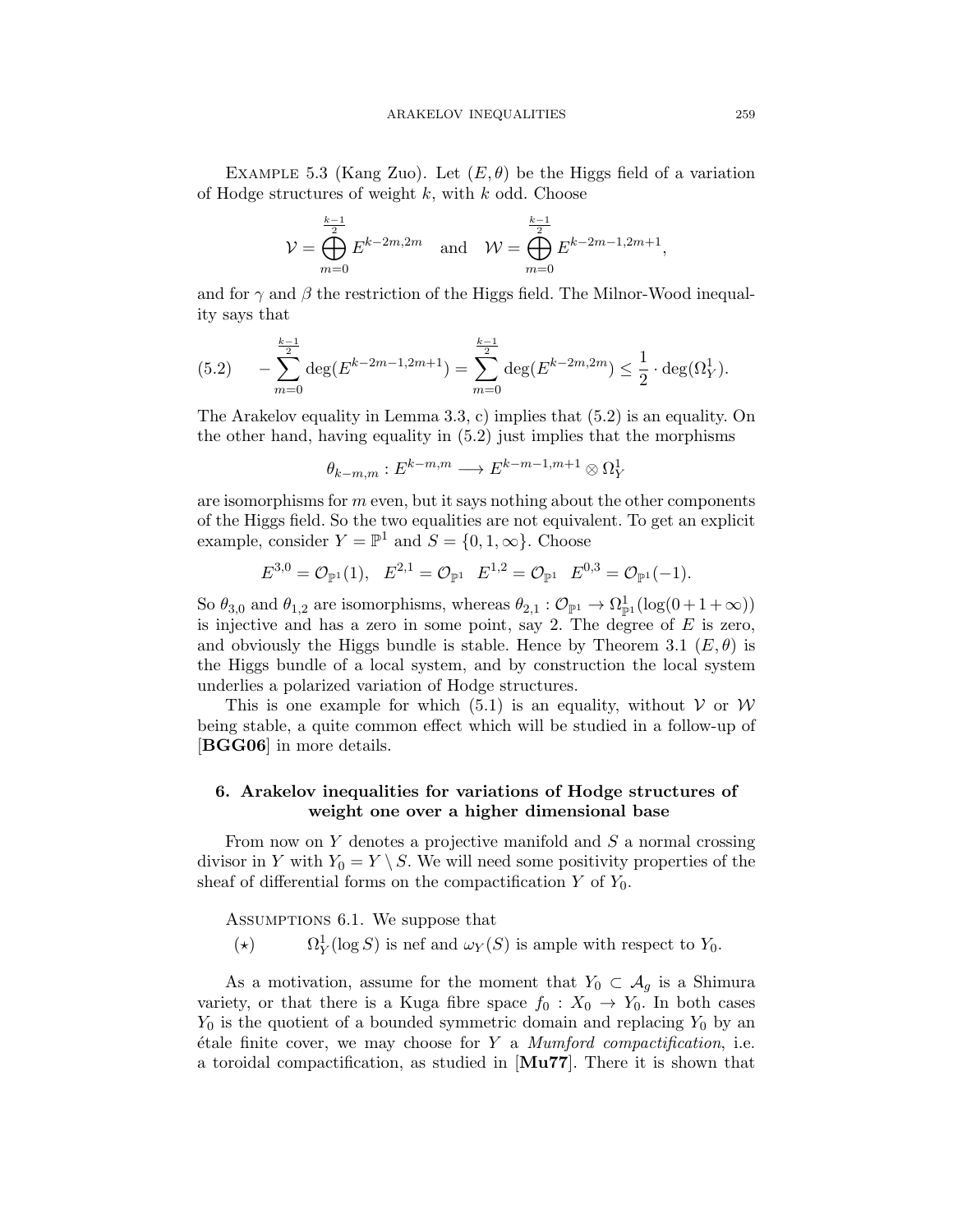$\Omega^1_Y(\log S)$  is nef, and that Y maps to the Baily-Borel compactification. Then the finiteness of  $Y_0 \to \mathcal{A}_g$  implies that  $\omega_Y(S)$  is ample with respect to  $Y_0$ .

The main reason why we need an extra condition is Yau's Uniformization Theorem (**[Ya93**], discussed in **[VZ07**, Theorem 1.4]), saying that  $(\star)$  forces the sheaf  $\Omega_Y^1(\log S)$  to be  $\mu$ -polystable. Here, as in Definition 2.1, we will consider for coherent sheaves F the slope  $\mu(\mathcal{F})$  with respect to  $\omega_Y(S)$ .

Usually to define stability and semistability on higher dimensional projective schemes, one considers slopes with respect to polarizations. Replacing "ample" by "nef and big", hence considering *semi-polarizations* there might exist effective boundary divisors  $D$  not recognized by the slope. So one has to identify  $\mu$ -equivalent subsheaves.

DEFINITION 6.2.

- 1. A subsheaf G of F is  $\mu$ -equivalent to F, if  $\mathcal{F}/\mathcal{G}$  is a torsion sheaf and if  $c_1(\mathcal{F}) - c_1(\mathcal{G})$  is the class of an effective divisor D with  $\mu(\mathcal{O}_Y(D))=0.$
- 2.  $\mathcal{G} \subset \mathcal{F}$  is saturated, if  $\mathcal{F}/\mathcal{G}$  is torsion free.
- 3. F is weakly  $\mu$ -polystable, if it is  $\mu$ -equivalent to a  $\mu$ -polystable subsheaf.

The way it is stated, Theorem 3.1 only generalizes to a higher dimensional base  $Y_0$  if  $Y_0 = Y$  is compact. For variations of Hodge structures however the polystability of the induced Higgs bundle remains true and, as recalled in [**VZ07**, Proposition 2.4], there is no harm in working with the "semi-polarization"  $\omega_Y(S)$ .

PROPOSITION 6.3. Let E be the logarithmic Higgs bundle of a  $\mathbb{C}\text{-}variation$ of Hodge structures  $\mathbb W$  on  $Y_0$  with unipotent local monodromy around the components of S. If  $G \subset E$  is a sub-Higgs sheaf then for all  $\dim(Y) - 1 \geq$  $\nu \geq 0$  and for all ample invertible sheaves H on Y one has

(6.1) 
$$
c_1(G)c_1(\omega_Y(S))^{\dim(Y)-\nu-1}.c_1(\mathcal{H})^{\nu} \leq 0.
$$

Moreover, if  $G \subset E$  is saturated the following conditions are equivalent:

- (1) For some  $\nu \geq 0$  and for all ample invertible sheaves H the equality holds in  $(6.1)$ .
- (2) For all  $\nu$  and for all ample invertible sheaves  $\mathcal H$  the equality holds in (6.1).
- (3) G is induced by a local sub-system of  $W$ .

Most of the standard properties of stable and semistable sheaves carry over to the case of a semi-polarization, hence to the slope with respect to the nef and big sheaf  $\omega_Y(S)$ . In particular one can show the existence of maximal  $\mu$ -semistable destabilizing subsheaves, hence the existence of the Harder-Narasimhan filtration. In addition the tensor product of  $\mu$ -semistable sheaves is again  $\mu$ -semistable.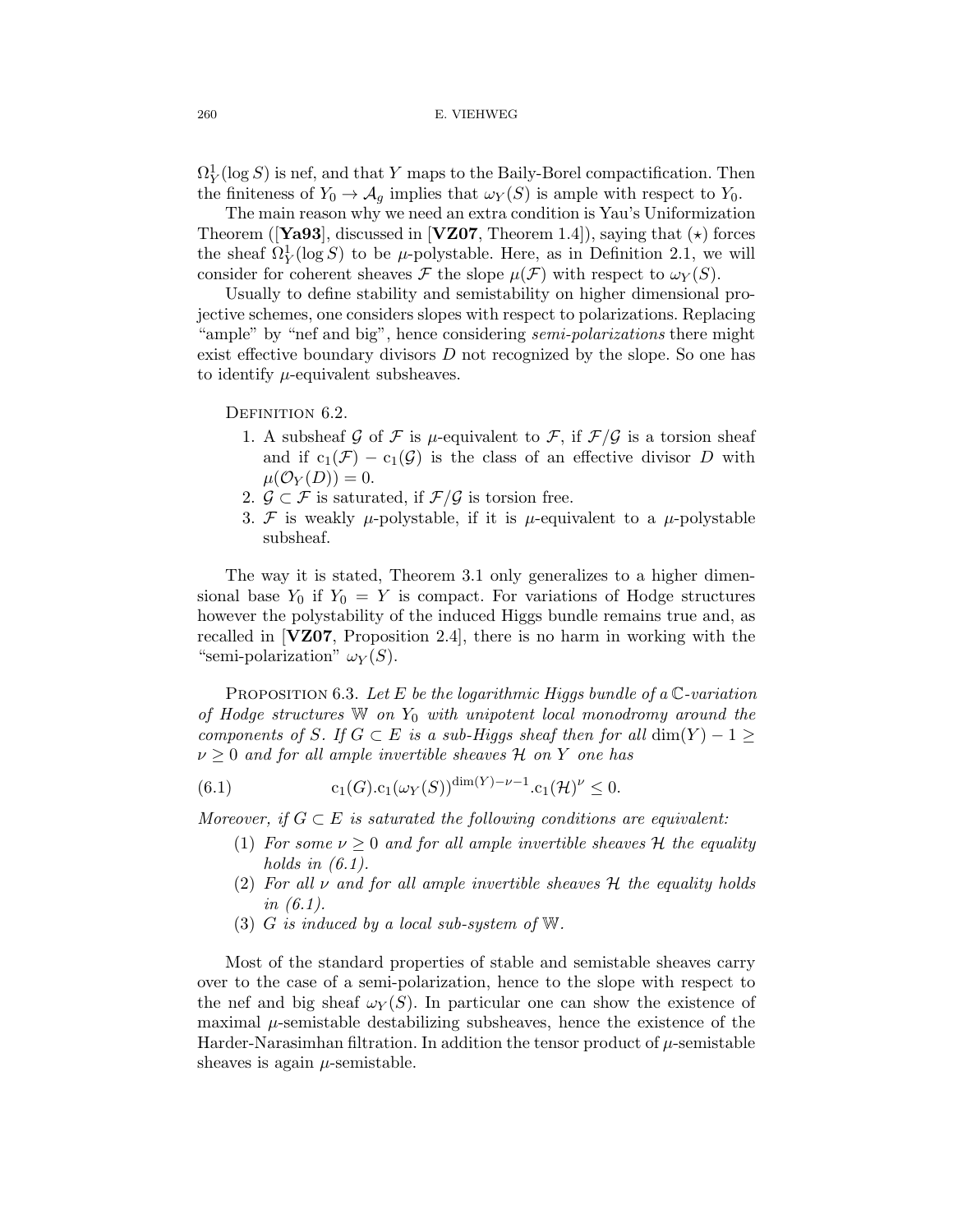The starting point of [**VZ07**] was a generalization of the Arakelov inequality (3.5) for  $k = 1$  to a higher dimensional base. It is a direct consequence of the Simpson correspondence, as stated in Proposition 6.3, using quite annoying calculations of slopes and degrees. Following a suggestion of Martin Möller we present below a simplified version of those calculations.

THEOREM 6.4. Under the Assumption  $(\star)$  consider a polarized C-variation of Hodge structures  $\mathbb V$  on  $Y_0$  with logarithmic Higgs bundle  $(E,\theta)$ . Assume that  $\nabla$  is non-unitary, irreducible and that the local monodromy in  $s \in S$  is unipotent. Then

(6.2) 
$$
\mu(\mathbb{V}) := \mu(E^{1,0}) - \mu(E^{0,1}) \leq \mu(\Omega_Y^1(\log S)).
$$

The equality  $\mu(\mathbb{V}) = \mu(\Omega_Y^1(\log S))$  implies that  $E^{1,0}$  and  $E^{0,1}$  are both μ-semistable.

Proof. Consider the Harder-Narasimhan filtrations

$$
0 = G_0 \subsetneqq G_1 \subsetneqq \cdots \subsetneqq G_\ell = E^{1,0} \quad \text{and} \quad 0 = G'_0 \subsetneqq G'_1 \subsetneqq \cdots \subsetneqq G'_{\ell'} = E^{0,1}.
$$

Next choose two sequences of maximal length

$$
0 = j_0 < j_1 < \cdots < j_r = \ell \quad \text{and} \quad 0 = j'_0 < j'_1 < \cdots < j'_r = \ell', \quad \text{with}
$$
\n
$$
(6.3) \quad \theta(G_{j_\iota}) \subset G'_{j'_\iota} \otimes \Omega^1_Y(\log S), \qquad \theta(G_{j_{\iota-1}+1}) \not\subset G'_{j'_\iota-1} \otimes \Omega^1_Y(\log S)
$$
\n
$$
\text{and hence} \quad \theta(G_{j_\iota}) \not\subset G'_{j'_\iota-1} \otimes \Omega^1_Y(\log S).
$$

Starting with  $j_0 = j'_0 = 0$  this can be done in the following way. Assume one has defined  $j_{\iota-1}$  and  $j_{\iota-1}'$ . Then  $j_{\iota}'$  is the minimal number with

$$
\theta(G_{j_{i-1}+1}) \subset G'_{j'_i} \otimes \Omega^1_Y(\log S),
$$

and  $j_i$  is the maximum of all j with

$$
\theta(G_j) \subset G'_{j'_\iota} \otimes \Omega^1_Y(\log S).
$$

Writing  $E_t^{1,0} = G_{j_t}$  and  $E_t^{0,1} = G'_{j'_t}$  we obtained two filtrations

$$
0 = E_0^{1,0} \subsetneqq E_1^{1,0} \subsetneqq \cdots \subsetneqq E_r^{1,0} = E^{1,0} \text{ and}
$$
  

$$
0 = E_0^{0,1} \subsetneqq E_1^{0,1} \subsetneqq \cdots \subsetneqq E_r^{0,1} = E^{0,1}.
$$

Let us define  $F_{\iota}^{p,q} = E_{\iota}^{p,q}/E_{\iota-1}^{p,q}$ . Remark that  $F_{\iota}^{p,q}$  is not necessarily  $\mu$ semistable. For  $(p, q) = (1, 0)$  for example, the Harder Narasimhan filtration is given by

$$
0 = G_{j_{\iota-1}}/G_{j_{\iota-1}} \subsetneq G_{j_{\iota-1}+1}/G_{j_{\iota-1}} \subsetneq \cdots \subsetneq G_{j_{\iota}}/G_{j_{\iota-1}} = F_{\iota}^{1,0}.
$$

So

(6.4) 
$$
\mu(G_{j_{\iota-1}+1}/G_{j_{\iota-1}}) \ge \mu(F_{\iota}^{1,0}) \ge \mu(G_{j_{\iota}}/G_{j_{\iota}-1})
$$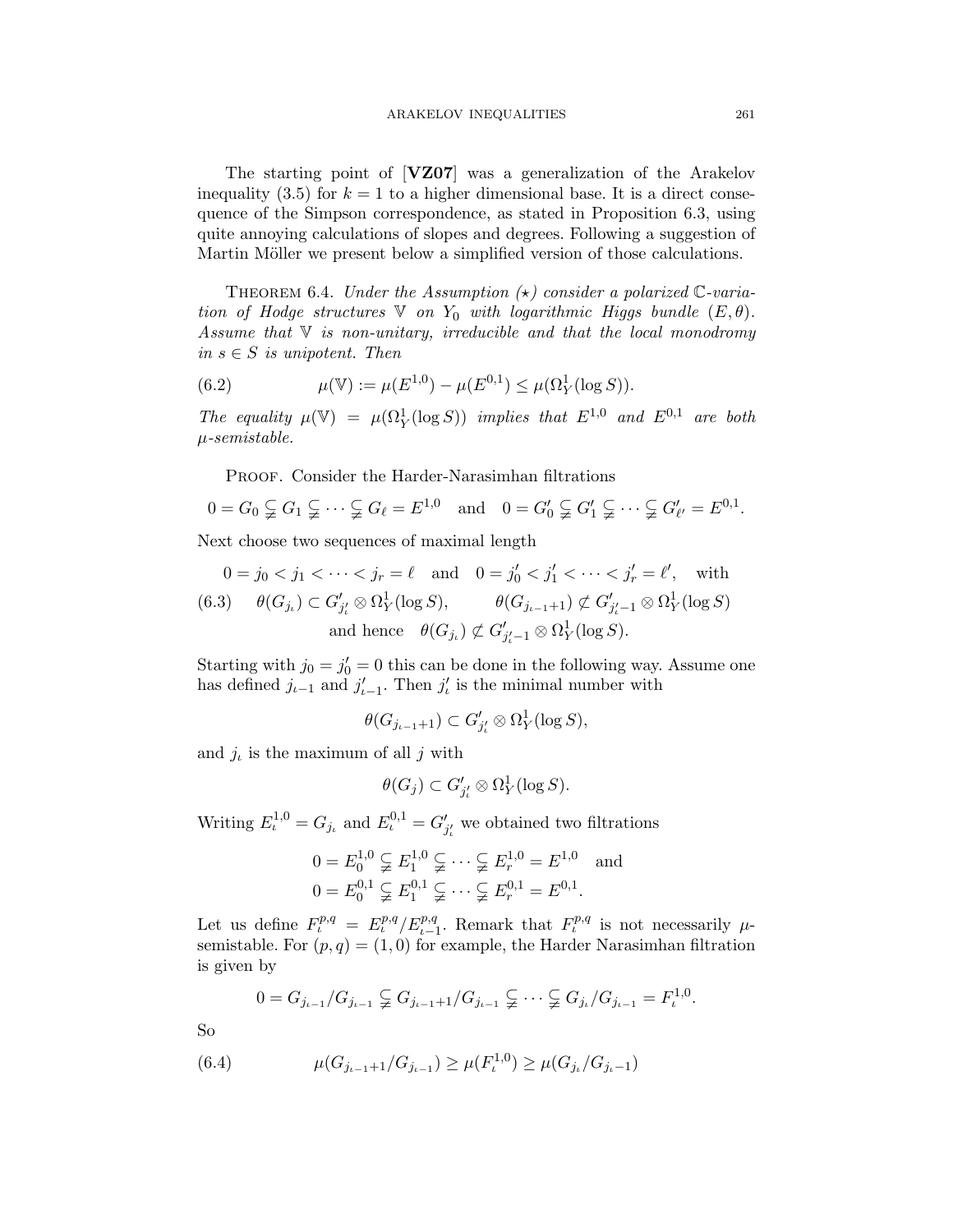and, replacing  $G$  by  $G'$  and  $j$  by  $j'$ ,

(6.5) 
$$
\mu(G'_{j'_{\iota-1}+1}/G'_{j'_{\iota-1}}) \geq \mu(F_{\iota}^{0,1}) \geq \mu(G'_{j'_{\iota}}/G'_{j'_{\iota}-1}).
$$

CLAIM 6.5.  
\nA. 
$$
(c_1(E_t^{1,0}) + c_1(E_t^{0,1})) \cdot c_1(\omega_Y(S))^{\dim(Y)-1} \le 0
$$
 for all  $\iota \in \{1, ..., r\}$ .  
\nB.  $\mu(E_1^{1,0}) > \mu(F_2^{1,0}) > \cdots > \mu(F_r^{1,0}) > 0$   
\n $0 > \mu(E_1^{0,1}) > \mu(F_2^{0,1}) > \cdots > \mu(F_r^{0,1})$ .

PROOF. By (6.3)  $(E_{\iota} = E_{\iota}^{1,0} \oplus E_{\iota}^{0,1}, \theta|_{E_{\iota}})$  is a Higgs subbundle of  $(E, \theta)$ . So A) follows from Proposition 6.3. Since  $(E_1^{0,1},0)$  is a Higgs subbundle of  $(E, \theta)$  and since  $(F_r^{1,0}, 0)$  is a quotient Higgs bundle, one also obtains  $\mu(F_r^{1,0}) > 0 > \mu(E_1^{0,1}).$ 

The slope inequalities

$$
\mu(G_{j_i}/G_{j_i-1}) > \mu(G_{j_i+1}/G_{j_i})
$$
 and  $\mu(G'_{j'_i}/G'_{j'_i-1}) > \mu(G'_{j'_i+1}/G'_{j'_i}),$ 

together with (6.4) and (6.5), imply the remaining inequalities in B).  $\Box$ 

CLAIM 6.6.  $\mu(E^{1,0}) - \mu(E^{0,1}) \leq \text{Max}\{\mu(F_{\kappa}^{1,0}) - \mu(F_{\kappa}^{0,1}); \kappa = 1,\ldots,r\}$ 

and the equality is strict except if  $r = 1$ .

Before proving Claim 6.6 let us finish the proof of Theorem 6.4. By (6.3) the Higgs field  $\theta$  induces a non-zero map

(6.6) 
$$
G_{j_{\iota-1}+1}/G_{j_{\iota-1}} \longrightarrow (G'_{j'_{\iota}}/G'_{j'_{\iota}-1}) \otimes \Omega^1_Y(\log S).
$$

The semistability of both sides of (6.6) implies that

$$
\mu(G_{j_{\iota-1}+1}/G_{j_{\iota-1}}) \leq \mu(G'_{j'_{\iota}}/G'_{j'_{\iota}-1}) + \mu(\Omega^1_Y(\log S)).
$$

By  $(6.4)$  and  $(6.5)$  one has

(6.7) 
$$
\mu(G_{j_{\iota-1}+1}/G_{j_{\iota-1}}) \ge \mu(F_{\iota}^{1,0})
$$
 and  $\mu(F_{\iota}^{0,1}) \ge \mu(G'_{j'_{\iota}}/G'_{j'_{\iota-1}}).$ 

and altogether

$$
(6.8) \mu(F_{\iota}^{1,0}) - \mu(F_{\iota}^{0,1}) \le \mu(G_{j_{\iota-1}+1}/G_{j_{\iota-1}}) - \mu(G'_{j'_{\iota}}/G'_{j'_{\iota}-1}) \le \mu(\Omega^1_Y(\log S)).
$$

For  $j = r$  the first part of Claim 6.6 implies that  $\mu(E^{1,0}) - \mu(E^{0,1}) \leq$  $\mu(\Omega_Y^1(\log S))$  as claimed in (6.2). This can only be an equality if  $r = 1$ , hence  $j_1 = \ell$  and  $j'_1 = \ell'.$ 

In addition, the equality in  $(6.2)$  can only hold if  $(6.8)$  is an equality. Then the two inequalities in (6.7) have to be equalities as well. By the definition of the Harder-Narasimhan filtration the equalities

$$
\mu(G_1) = \mu(E^{1,0})
$$
 and  $\mu(E^{0,1}) = \mu(G'_{\ell'}/G'_{\ell'-1})$ 

imply that  $\ell = \ell' = 1$ , hence that  $E^{1,0}$  and  $E^{0,1}$  are both  $\mu$ -semistable.  $\Box$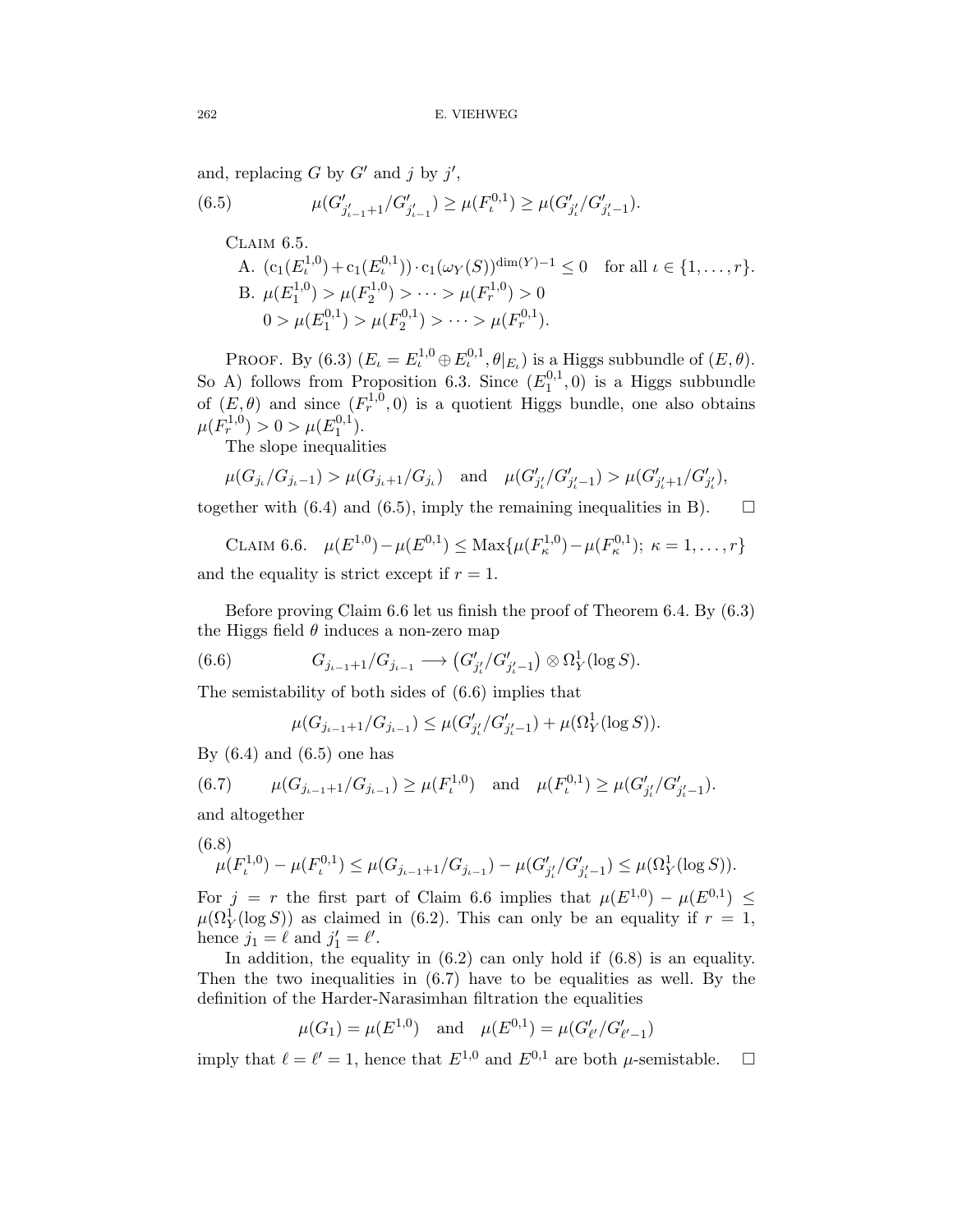PROOF OF CLAIM 6.6. We will try to argue by induction on the length of the filtration, starting with the trivial case  $r = 1$ . Unfortunately this forces us to replace the rank of the  $F_i^{0,1}$  by some virtual rank. We define:

(1) 
$$
\gamma_i = c_1(F_i) . c_1(\omega_Y(S))^{\dim(Y)-1}
$$
.  
\n(2)  $\mu_i^{p,q} = \mu(F_i^{p,q})$  and  $\Delta_i = \mu_i^{1,0} - \mu_i^{0,1}$ .  
\n(3)  $\rho_i^{1,0} = \text{rk}(F_i^{1,0})$  and  $\rho_i^{0,1} = \text{rk}(F_i^{0,1}) - \frac{\gamma_i}{\mu_i^{0,1}}$ .  
\n(4) For  $0 < \kappa \le \ell$ 

$$
s_{\kappa}^{p,q} = \sum_{i=1}^{\kappa} \rho_i^{p,q}, \quad \Upsilon_{\kappa}^{1,0} = \frac{\sum_{i=1}^{\kappa} \mu_i^{1,0} \cdot \rho_i^{1,0}}{s_{\kappa}^{1,0}}, \quad \Upsilon_{\kappa}^{0,1} = \frac{\sum_{i=1}^{\kappa} \mu_i^{0,1} \cdot \rho_i^{0,1}}{s_{\kappa}^{0,1}},
$$

and 
$$
\delta_{\kappa} = \Upsilon_{\kappa}^{1,0} - \Upsilon_{\kappa}^{0,1}
$$
.

Remark that  $\Upsilon^{1,0}_\kappa$  is the slope of the sheaf  $E^{1,0}_\kappa$ , whereas  $\Upsilon^{0,1}_\kappa$  is just a *virtual* slope without any geometric meaning.

By the choice of  $\rho_i^{0,1}$  one finds

$$
\rho_i^{1,0} \cdot \mu_i^{1,0} + \rho_i^{0,1} \cdot \mu_i^{0,1} = \text{rk}(F_i^{1,0}) \cdot \mu_i^{1,0} + \text{rk}(F_i^{0,1}) \cdot \mu_i^{0,1} - \gamma_i = 0
$$

and we can state:

(5) 
$$
\rho_i^{1,0} \cdot \mu_i^{1,0} = -\rho_i^{0,1} \cdot \mu_i^{0,1}
$$
 and hence  $\rho_i^{0,1} > 0$ .

Recall that the condition B) in Claim 6.4 says that  $-\mu_{\kappa}^{1,0} > -\mu_i^{1,0}$  and  $\mu_i^{0,1} > \mu_{\kappa}^{0,1}$  for  $i < \kappa$ . This implies

$$
s_{\kappa}^{1,0} \cdot \rho_{\kappa}^{0,1} \cdot \mu_{\kappa}^{0,1} = \sum_{i=1}^{\kappa} \rho_i^{1,0} \cdot \rho_{\kappa}^{0,1} \cdot \mu_{\kappa}^{0,1} = \sum_{i=1}^{\kappa} \rho_i^{1,0} \cdot \rho_{\kappa}^{1,0} \cdot (-\mu_{\kappa}^{1,0})
$$
  

$$
\geq \sum_{i=1}^{\kappa} \rho_i^{1,0} \cdot \rho_{\kappa}^{1,0} \cdot (-\mu_i^{1,0}) = \sum_{i=1}^{\kappa} \rho_i^{0,1} \cdot \rho_{\kappa}^{1,0} \cdot \mu_i^{0,1}
$$
  

$$
\geq \sum_{i=1}^{\kappa} \rho_i^{0,1} \cdot \rho_{\kappa}^{1,0} \cdot \mu_{\kappa}^{0,1} = s_{\kappa}^{0,1} \cdot \rho_{\kappa}^{1,0} \cdot \mu_{\kappa}^{0,1}.
$$

Since  $\mu_{\kappa}^{0,1}$  is negative, one gets

(6)  $s_{\kappa}^{1,0} \cdot \rho_{\kappa}^{0,1} \leq s_{\kappa}^{0,1} \cdot \rho_{\kappa}^{1,0}$  or equivalently  $s_{\kappa-1}^{1,0} \cdot \rho_{\kappa}^{0,1} \leq s_{\kappa-1}^{0,1} \cdot \rho_{\kappa}^{1,0}$ .

The induction step will use the next claim.

CLAIM 6.7. For  $0 < \kappa \leq \ell$  one has  $\delta_{\kappa} \leq \text{Max}_{\delta_{\kappa-1}}$ ,  $\Delta_{\kappa}$ , with equality if and only if  $\delta_{\kappa-1} = \Delta_{\kappa}$  and  $\rho_{\kappa}^{1,0} \cdot s_{\kappa}^{0,1} = \rho_{\kappa}^{0,1} \cdot s_{\kappa}^{1,0}$ .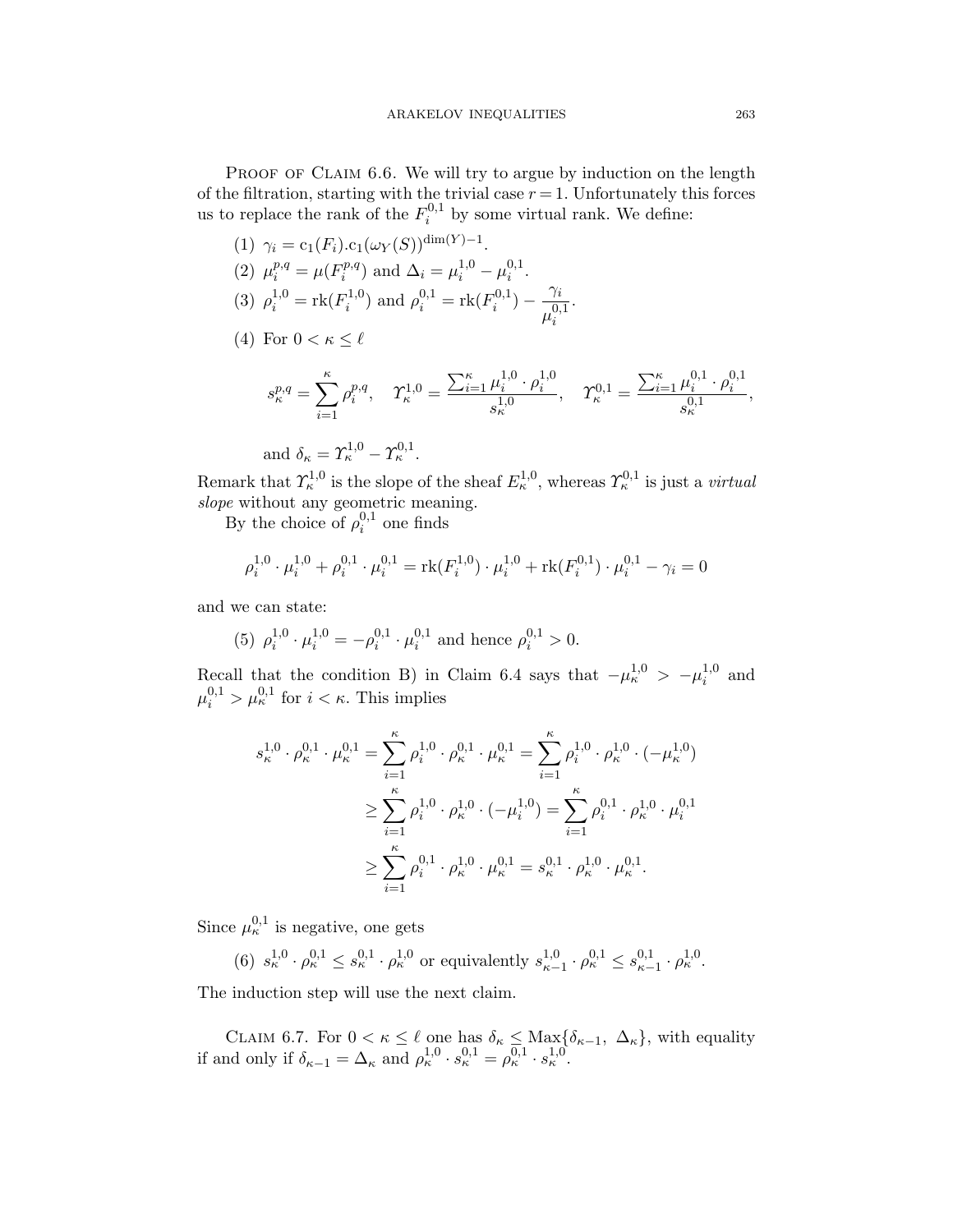PROOF. We let  $A = s_{\kappa-1}^{1,0} \cdot s_{\kappa-1}^{0,1}, B = \rho_{\kappa}^{1,0} \cdot \rho_{\kappa}^{0,1}, C = s_{\kappa-1}^{1,0} \cdot \rho_{\kappa}^{0,1}$  and  $D = \rho_{\kappa}^{1,0} \cdot s_{\kappa-1}^{0,1}$ . By (6) one has  $D - C \ge 0$ . Then

$$
s_{\kappa}^{1,0} \cdot s_{\kappa}^{0,1} \cdot \delta_{\kappa} = \sum_{i=1}^{\kappa} \left( \mu_i^{1,0} \cdot \rho_i^{1,0} \cdot s_{\kappa}^{0,1} - \mu_i^{0,1} \cdot \rho_i^{0,1} \cdot s_{\kappa}^{1,0} \right) = \mu_{\kappa}^{1,0} \cdot \rho_{\kappa}^{1,0} \cdot s_{\kappa}^{0,1} - \mu_{\kappa}^{0,1} \cdot \rho_{\kappa}^{0,1} \cdot s_{\kappa}^{1,0} + \sum_{i=1}^{\kappa-1} \left( \mu_i^{1,0} \cdot \rho_i^{1,0} \cdot s_{\kappa}^{0,1} - \mu_i^{0,1} \cdot \rho_i^{0,1} \cdot s_{\kappa}^{1,0} \right) = B \cdot \Delta_{\kappa} + A \cdot \delta_{\kappa-1} + C \cdot (T_{\kappa-1}^{1,0} - \mu_{\kappa}^{0,1}) + D \cdot (\mu_{\kappa}^{1,0} - T_{\kappa-1}^{0,1}) = B \cdot \Delta_{\kappa} + A \cdot \delta_{\kappa-1} + C \cdot (\delta_{\kappa-1} + \Delta_{\kappa}) + (D - C) \cdot (\mu_{\kappa}^{1,0} - T_{\kappa-1}^{0,1}).
$$

Since  $\mu_k^{1,0} < \mu_i^{1,0}$  for  $i < \kappa$  one finds  $\mu_k^{1,0} < \Upsilon_{\kappa-1}^{1,0}$  and

$$
(A+B+C+D)\cdot \delta_{\kappa} \leq B\cdot \Delta_{\kappa} + A\cdot \delta_{\kappa-1} + C\cdot \Delta_{\kappa} + D\cdot \delta_{\kappa-1}.
$$

This implies the inequality in Claim 6.7. If the equality holds,  $\Delta_{\kappa} = \delta_{\kappa-1}$ and

$$
0 = D - C = \rho_{\kappa}^{1,0} \cdot s_{\kappa-1}^{0,1} - s_{\kappa-1}^{1,0} \cdot \rho_{\kappa}^{0,1} = \rho_{\kappa}^{1,0} \cdot s_{\kappa}^{0,1} - s_{\kappa}^{1,0} \cdot \rho_{\kappa}^{0,1}.
$$

CLAIM 6.8. One has the inequality  $\mu(E^{1,0}) - \mu(E^{0,1}) \leq \delta_r$  and the equality can only hold for  $\gamma_1 = \cdots = \gamma_r = 0$ .

PROOF. Since  $\mu(E^{1,0}) = \Upsilon_r^{1,0}$  it remains to verify that  $\mu(E^{0,1}) \geq \Upsilon_r^{0,1}$ . As a first step,

$$
(6.9) \left(\sum_{i=1}^{r} \rho_i^{0,1}\right) - \text{rk}(E^{0,1}) = \sum_{i=1}^{r} \left(\rho_i^{0,1} - \text{rk}(F_i^{0,1})\right) = \sum_{i=1}^{r} \frac{-\gamma_i}{\mu_i^{0,1}} \\
= \frac{-\gamma_i}{\mu_r^{0,1}} \cdot \left(\sum_{i=1}^{r} \gamma_i\right) + \sum_{i=1}^{r-1} \frac{\mu_i^{0,1} - \mu_{i+1}^{0,1}}{\mu_i^{0,1} \cdot \mu_{i+1}^{0,1}} \cdot \left(\sum_{j=1}^{i} \gamma_j\right).
$$

Since  $\sum_{j=1}^{i} \gamma_j \leq 0$  and equal to zero for  $i = r$ , and since  $\frac{\mu_i^{0,1} - \mu_{i+1}^{0,1}}{0,1}$  $i+1$  $\mu_i^{0,1} \cdot \mu_{i+1}^{0,1}$  $i+1$ is positive, one obtains

$$
\sum_{i=1}^r \rho_i^{0,1} \leq \text{rk}(E^{0,1}).
$$

Then

$$
\mu(E^{0,1}) = \frac{\sum_{i=1}^{r} \mu_i^{0,1} \cdot \text{rk}(F_i^{0,1})}{\text{rk}(E^{0,1})} = \frac{\sum_{i=1}^{r} \mu_i^{0,1} \cdot \rho_i^{0,1}}{\text{rk}(E^{0,1})} + \frac{\sum_{i=1}^{r} \gamma_i^{0,1}}{\text{rk}(E^{0,1})}
$$

$$
= \frac{\sum_{i=1}^{r} \mu_i^{0,1} \cdot \rho_i^{0,1}}{\text{rk}(E^{0,1})} \ge \frac{\sum_{i=1}^{r} \mu_i^{0,1} \cdot \rho_i^{0,1}}{\sum_{i=1}^{r} \rho_i^{0,1}} = \Upsilon_r^{0,1},
$$

as claimed. The equality implies that the expression in (6.9) is zero, which is only possible if  $\gamma_1 = \cdots = \gamma_r = 0$ .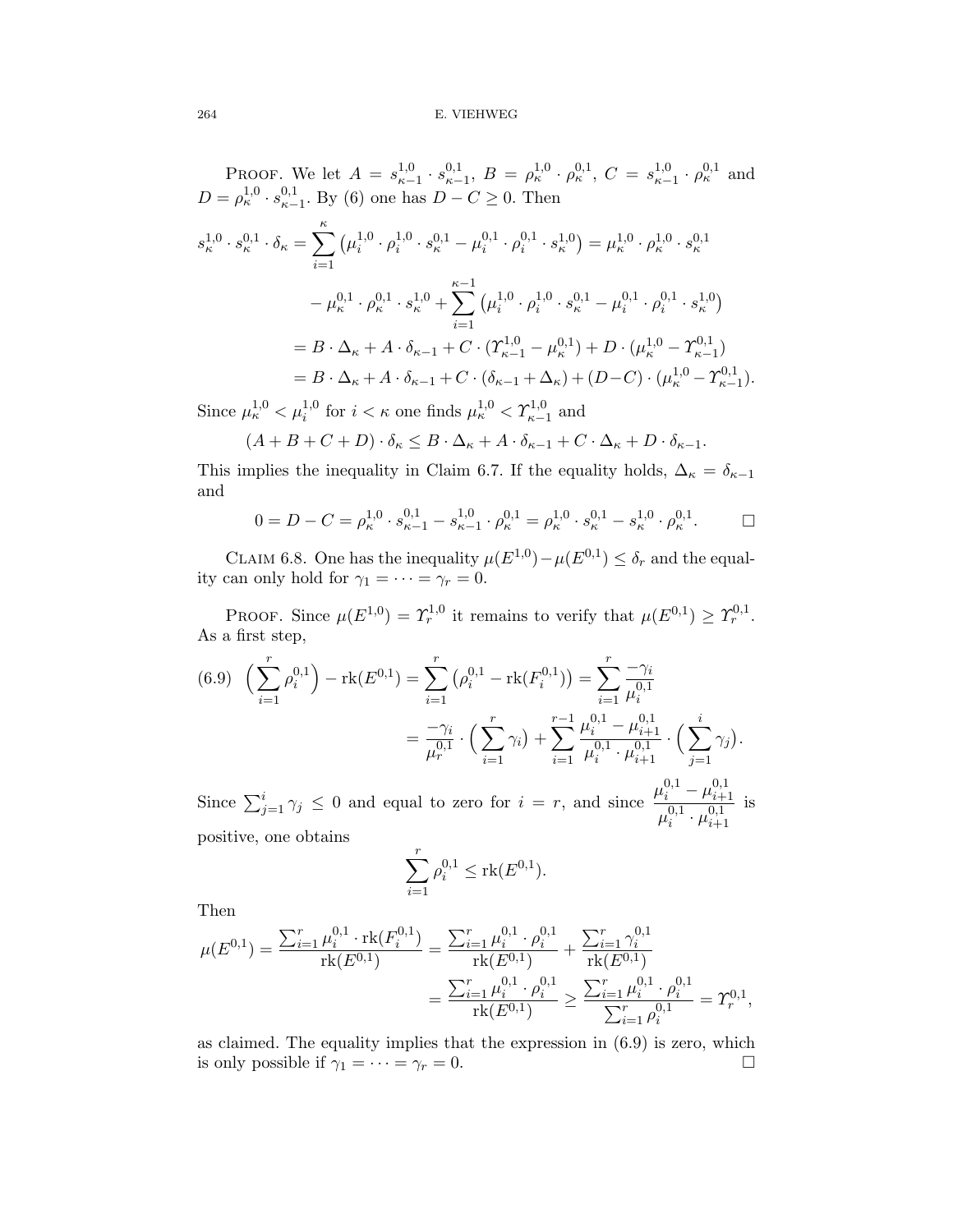Using the Claims 6.7 and 6.8 one finds that

$$
\mu(E^{1,0}) - \mu(E^{0,1}) \le \delta_r \le \text{Max}\{\delta_{r-1}, \Delta_r\} \le \text{Max}\{\delta_{r-2}, \Delta_{r-1}, \Delta_r\}
$$
  

$$
\le \cdots \cdots \le \text{Max}\{\Delta_1, \ldots, \Delta_{r-1}, \Delta_r\}.
$$

The equality implies that for all  $\kappa$  the inequalities in Claims 6.7 and 6.8 are equalities. The second one implies that for all  $\kappa$  one has  $\gamma_{\kappa} = 0$ , hence  $\rho_{\kappa}^{0,1} = \text{rk}(F_{\kappa}^{0,1}),$  and the first one that

$$
0 = \rho_{\kappa}^{1,0} \cdot s_{\kappa}^{0,1} - \rho_{\kappa}^{0,1} \cdot s_{\kappa}^{1,0} = \text{rk}(F_{\kappa}^{1,0}) \cdot s_{\kappa}^{0,1} - \text{rk}(F_{\kappa}^{0,1}) \cdot s_{\kappa}^{1,0}.
$$

As for variation of Hodge structures over curves, the Arakelov inequality  $(6.2)$  is a direct consequence of the polystability of the Higgs bundle  $(E, \theta)$ . The Arakelov equality  $\mu(\mathbb{V}) = \mu(\Omega_Y^1(\log S))$  allows to deduce the semistability of the sheaves  $E^{1,0}$  and  $E^{0,1}$ . However, we do not know whether one gets the stability, as it has been the case over curves (see 3.4). Although we were unable to construct an example, we do not expect this.

So it seems reasonable to ask, which additional conditions imply the stability of the sheaves  $E^{1,0}$  and  $E^{0,1}$ .

# **7.** Geodecity of higher dimensional subvarieties in  $A_q$

Let us recall the geometric interpretation of the Arakelov equality, shown in [**VZ07**] and [**MVZ07**].

Assumptions 7.1. We keep the assumptions and notations from Section 6. Hence Y is a projective non-singular manifold, and  $Y_0 \subset Y$  is open with  $S = Y \ Y_0$  a normal crossing divisor. We assume the positivity condition  $(\star)$  and we consider an irreducible polarized C-variation of Hodge structures V of weight one with unipotent monodromies around the components of S. As usual its Higgs bundle will be denoted by  $(E, \theta)$ .

The first part of Yau's Uniformization Theorem ([**Ya93**], discussed in [**VZ07**, Theorem 1.4]) was already used in the last section. It says that the Assumption ( $\star$ ) forces the sheaf  $\Omega_Y^1(\log S)$  to be  $\mu$ -polystable. The second part gives a geometric interpretation of stability properties of the direct factors. Writing

(7.1) 
$$
\Omega_Y^1(\log S) = \Omega_1 \oplus \cdots \oplus \Omega_s
$$

for its decomposition as direct sum of  $\mu$ -stable sheaves and  $n_i = \text{rk}(\Omega_i)$ , we say that  $\Omega_i$  is of type A, if it is invertible, and of type B, if  $n_i > 1$  and if for all  $\ell > 0$  the sheaf  $S^{\ell}(\Omega_i)$  is  $\mu$ -stable. In the remaining cases, i.e. if for some  $\ell > 1$  the sheaf  $S^{\ell}(\Omega_i)$  is  $\mu$ -unstable, we say that  $\Omega_i$  is of type C.

Let  $\pi : Y_0 \to Y_0$  denote the universal covering with covering group Γ. The decomposition (7.1) of  $\Omega_Y^1(\log S)$  gives rise to a product structure

$$
\tilde{Y}_0 = M_1 \times \cdots \times M_s,
$$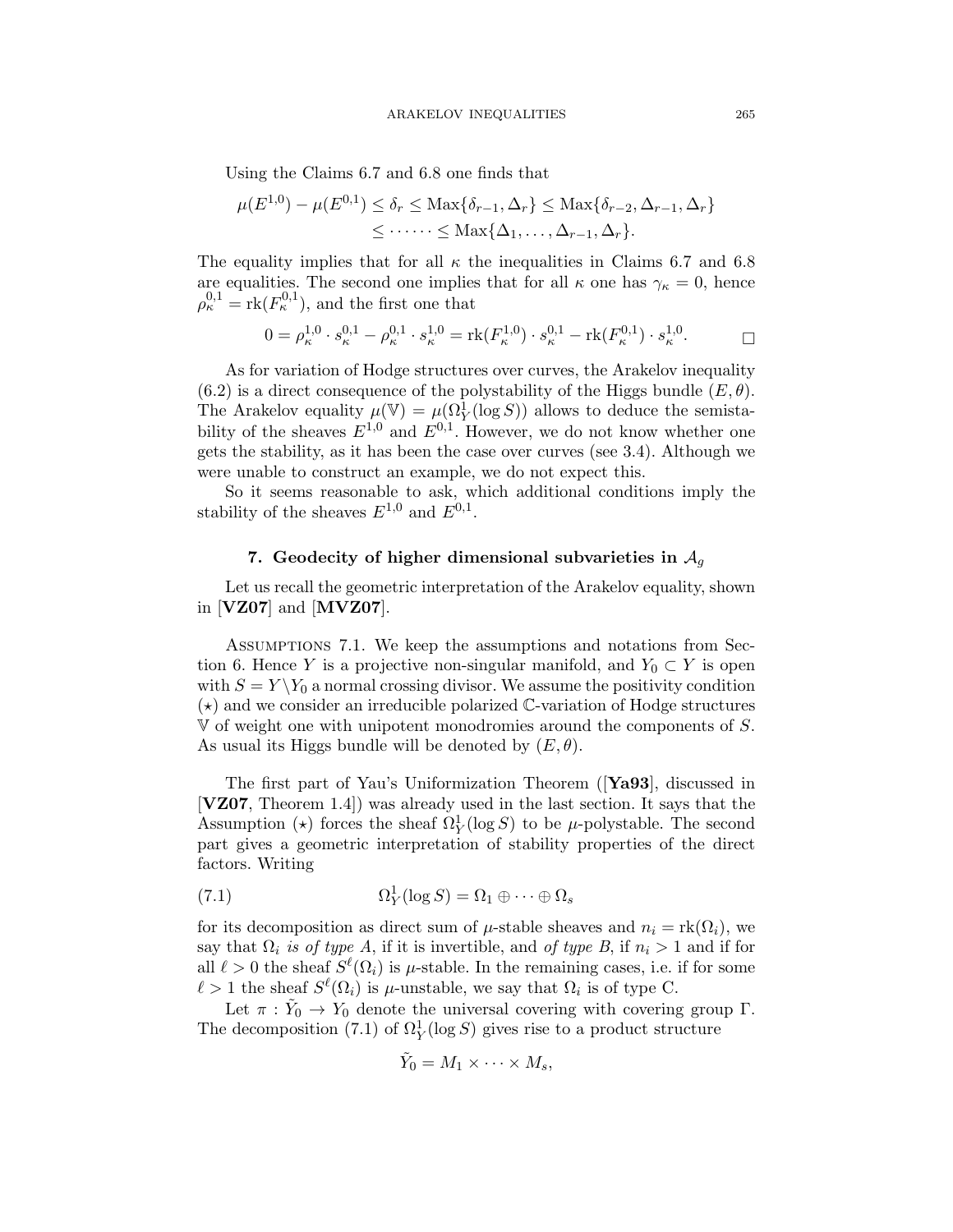where  $n_i = \dim(M_i)$ . The second part of Yau's Uniformization Theorem gives a criterion for each  $M_i$  to be a bounded symmetric domain. This is automatically the case if  $\Omega_i$  is of type A or C. If  $\Omega_i$  is of type B, then  $M_i$  is a  $n_i$ -dimensional complex ball if and only if

(7.2) 
$$
[2 \cdot (n_i + 1) \cdot c_2(\Omega_i) - n_i \cdot c_1(\Omega_i)^2] \cdot c(\omega_Y(S))^{\dim(Y) - 2} = 0.
$$

DEFINITION 7.2. The variation of Hodge structures  $V$  is called pure (of type  $i$ ) if the Higgs field factors like

$$
E^{1,0} \longrightarrow E^{0,1} \otimes \Omega_i \subset E^{0,1} \otimes \Omega_Y^1(\log S)
$$

(for some  $i = i(\mathbb{V})$ ).

If one knows that  $\tilde{Y}_0$  is a bounded symmetric domain, hence if (7.2) holds for all direct factors of type B, one obtains the purity of  $V$  as a consequence of the Margulis Superrigidity Theorem:

THEOREM 7.3. Suppose in 7.1 that  $\tilde{Y}_0$  is a bounded symmetric domain. Then  $V$  is pure.

SKETCH OF THE PROOF. Assume first that  $Y_0 = U_1 \times U_2$ . By [**VZ05**, Proposition 3.3] an irreducible local system on  $\mathbb V$  is of the form  $\mathrm{pr}_1^*\mathbb V_1 \otimes$  $\text{pr}_2^*\mathbb{V}_2$ , for irreducible local systems  $\mathbb{V}_i$  on  $U_i$  with Higgs bundles  $(E_i, \theta_i)$ . Since V is a variation of Hodge structures of weight 1, one of those, say  $\mathbb{V}_2$ has to have weight zero, hence it must be unitary.

Then the Higgs field on  $Y_0$  factors through  $E^{0,1} \otimes \Omega^1_{U_1}$ . By induction on the dimension we may assume that  $\mathbb{V}_1$  is pure of type  $\iota$  for some  $\iota$  with  $M_{\iota}$ a factor of  $U_1$ . Hence the same holds true for  $V$ .

So we may assume that all finite étale coverings of  $Y_0$  are indecomposable. By [**Zi84**] § 2.2, replacing  $\Gamma$  by a subgroup of finite index, hence replacing  $Y_0$  by a finite unramified cover, there is a partition of  $\{1,\ldots,s\}$  into subsets  $I_k$  such that  $\Gamma = \prod_k \Gamma_k$  and  $\Gamma_k$  is an irreducible lattice in  $\prod_{i \in I_k} G_i$ . Here irreducible means that for any normal subgroup  $N \subset \prod_{i \in I_k} G_i$  the image of  $\Gamma_k$  in  $\prod_{i\in I_k} G_i/N$  is dense. Since the finite étale coverings of  $Y_0$  are indecomposable,  $\Gamma$  is irreducible, so  $I_1 = \{1, \ldots, s\}.$ 

If  $s = 1$  or if V is unitary, the statement of the proposition is trivial. Otherwise,  $G := \prod_{i=1}^{s} G_i$  is of real rank  $\geq 2$  and the conditions of Margulis' superrigidity theorem (e.g. [**Zi84**, Theorem 5.1.2 ii)]) are met. As consequence, the homomorphism  $\Gamma \to Sp(V,Q)$ , where V is a fibre of V and where  $Q$  is the symplectic form on  $V$ , factors through a representation  $\rho: G \to \text{Sp}(V,Q)$ . Since the  $G_i$  are simple, we can repeat the argument from [**VZ05**, Proposition 3.3], used above in the product case:  $\rho$  is a tensor product of representations, all of which but one have weight 0.  $\Box$ 

The next theorem replaces the condition that  $Y_0$  is a bounded symmetric domain by the Arakelov equality.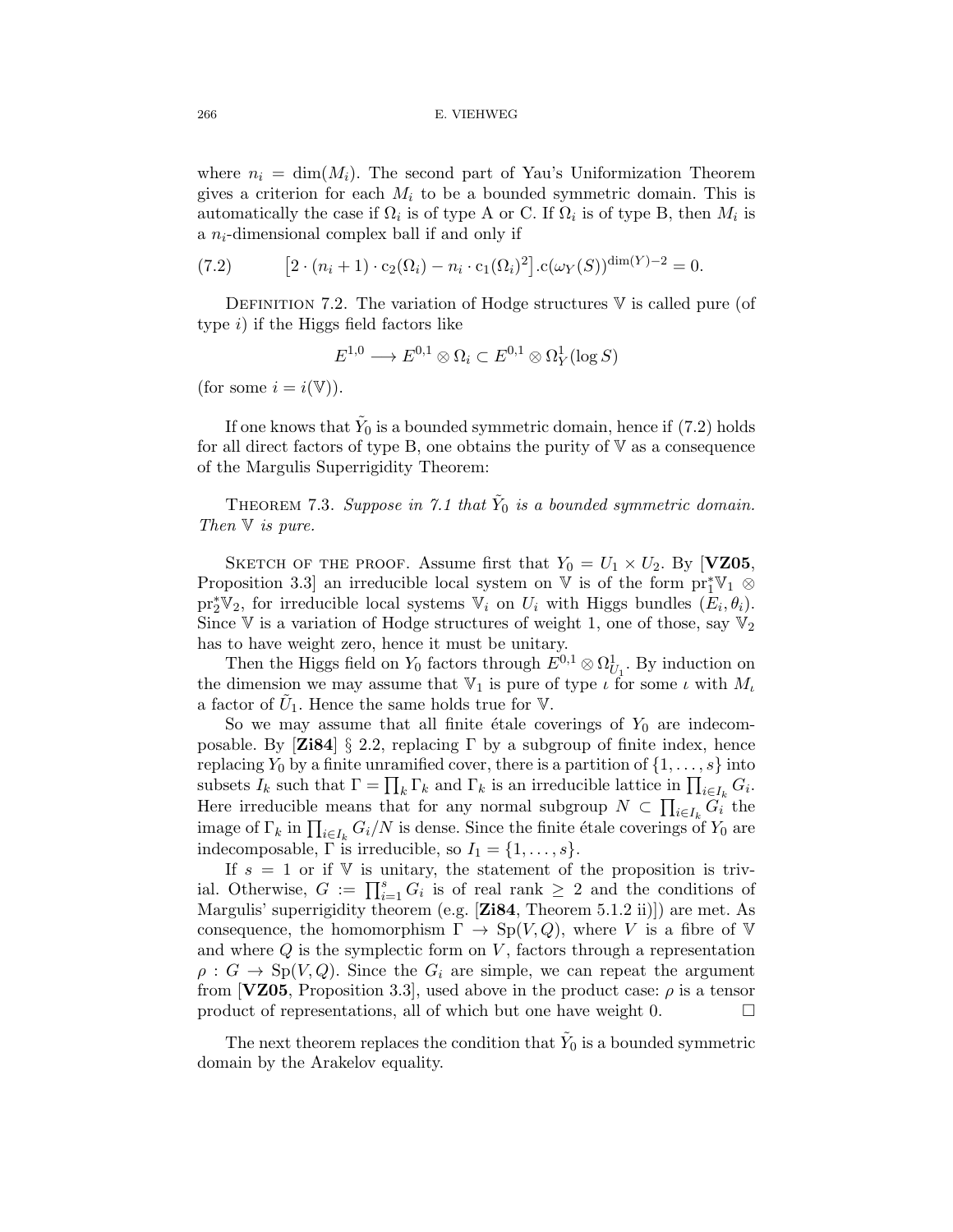THEOREM 7.4. Suppose in 7.1 that  $\nabla$  satisfies the Arakelov equality

$$
\mu(\mathbb{V}) = \mu(\Omega_Y^1(\log S)).
$$

Then  $V$  is pure.

The two Theorems 6.4 and 7.4 imply that the Higgs field of  $V$  is given by a morphism

$$
E^{1,0}\longrightarrow E^{0,1}\otimes \Omega_i
$$

between  $\mu$ -semistable sheaves of the same slope. If  $\Omega_i$  is of type A or C this implies geodecity (for the Hodge or Bergman metric) in period domains of variation of Hodge structures of weight one.

THEOREM 7.5. Suppose in Theorem 7.4 that for  $i = i(\mathbb{V})$  the sheaf  $\Omega_i$ is of type A or C. Let M' denote the period domain for  $V$ . Then the period map factors as the projection  $\tilde{Y}_0 \to M_i$  and a totally geodesic embedding  $M_i \to M'.$ 

If  $\Omega_i$  is of type B we need some additional numerical invariants in order to deduce a similar property.

Let  $(F, \tau)$  be any Higgs bundle, not necessarily of degree zero. For  $\ell =$  $rk(F^{1,0})$  consider the Higgs bundle

$$
\bigwedge^{\ell}(F,\tau) = \big(\bigoplus^{\ell}_{i=0} F^{\ell-i,i}, \bigoplus^{\ell-1}_{i=0} \tau_{\ell-i,i}\big) \quad \text{with}
$$
\n
$$
(7.3) \qquad F^{\ell-m,m} = \bigwedge^{\ell-m} (F^{1,0}) \otimes \bigwedge^m (F^{0,1}) \quad \text{and with}
$$
\n
$$
\tau_{\ell-m,m}: \bigwedge^{\ell-m} (F^{1,0}) \otimes \bigwedge^{\ell} (F^{0,1}) \longrightarrow \bigwedge^{\ell-m-1} (F^{1,0}) \otimes \bigwedge^{\ell} (F^{0,1}) \otimes \Omega^1_Y(\log S)
$$

induced by  $\tau$ . Then  $F^{\ell,0} = \det(F^{1,0})$  and  $\langle \det(F^{1,0}) \rangle$  denotes the Higgs subbundle of  $\bigwedge^{\ell}(F,\tau)$  generated by  $\det(F^{1,0})$ . Writing

$$
\tau^{(m)} = \tau_{\ell-m+1,m-1} \circ \cdots \circ \tau_{\ell,0},
$$

we define as a measure for the complexity of the Higgs field

$$
\begin{aligned} \varsigma((F,\tau)) &:= \text{Max}\{m \in \mathbb{N}; \ \tau^{(m)}(\det(F^{1,0})) \neq 0\} \\ & = \text{Max}\{m \in \mathbb{N}; \ \langle \det(F^{1,0}) \rangle^{\ell-m,m} \neq 0\}. \end{aligned}
$$

For the Higgs bundle  $(E,\theta)$  of V, we write  $\zeta(V) = \zeta((E,\theta)).$ 

LEMMA 7.6. Suppose in 7.1 that  $\mathbb V$  satisfies the Arakelov equality and, using the notation from Theorem 7.4, that for  $i = i(V)$  the sheaf  $\Omega_i$  is of type  $B$  (or of type  $A$ ). Then

(7.4) 
$$
\varsigma(\mathbb{V}) \ge \frac{\text{rk}(E^{1,0}) \cdot \text{rk}(E^{0,1}) \cdot (n_i+1)}{\text{rk}(E) \cdot n_i}.
$$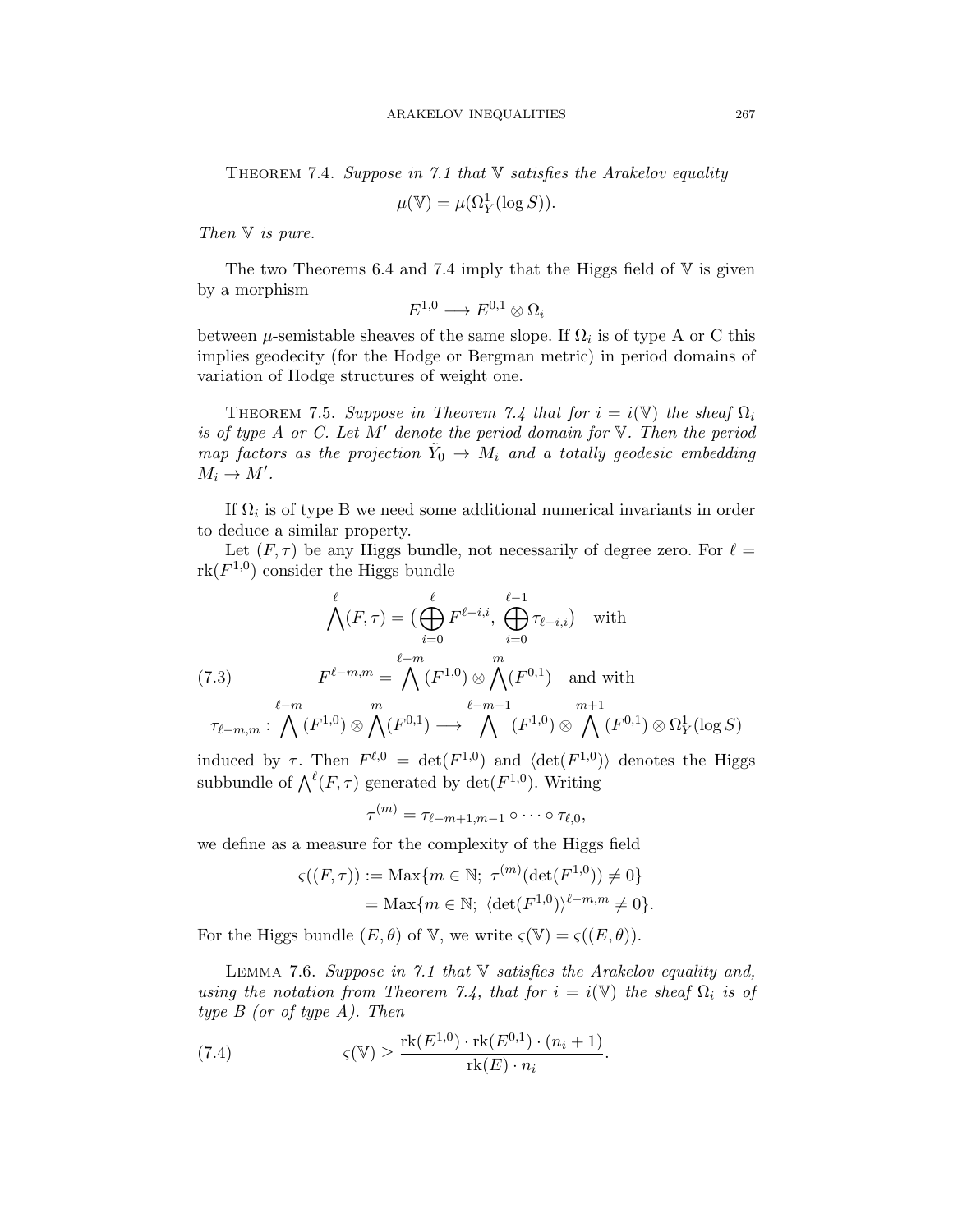Moreover (7.4) is an equality if and only if the kernel of the morphism

$$
\mathcal{H}om(E^{0,1}, E^{1,0}) \to \Omega^1_Y(\log S),
$$

induced by  $\theta$ , is a direct factor of  $\mathcal{H}$ om( $E^{0,1}, E^{1,0}$ ).

Here again one uses Simpson's polystability, applied to the variation of Hodge structures  $\bigwedge$  $\ell$  $\mathbb {V}$  with Higgs bundle  $\bigwedge$  $\ell$  $(E,\theta).$ 

THEOREM 7.7. Suppose in Theorem 7.4 that for  $i = i(\mathbb{V})$  the sheaf  $\Omega_i$  is of type A or B. Assume that one has the length equality

(7.5) 
$$
\varsigma(\mathbb{V}) = \frac{\text{rk}(E^{1,0}) \cdot \text{rk}(E^{0,1}) \cdot (n_i + 1)}{\text{rk}(E) \cdot n_i}.
$$

Then

- a.  $M_i$  is the complex ball  $SU(1, n_i)/K$ , and V is the tensor product of a unitary representation with a wedge product of the standard representation of  $SU(1, n<sub>i</sub>)$ .
- c. Let  $M'$  denote the period domain for  $V$ . Then the period map factors as the projection  $\tilde{Y}_0 \rightarrow M_i$  and a totally geodesic embedding  $M_i \to M'.$

In Theorem 7.7, a) the Higgs field of the standard representation of  $SU(1, n_i)$  (or of its dual) is given by

$$
E^{1,0} = \omega_i^{-\frac{1}{n_i+1}} \otimes \Omega_i, E^{0,1} = \omega_i^{-\frac{1}{n_i+1}} \text{ and } \theta = \text{id} : \omega_i^{-\frac{1}{n_i+1}} \otimes \Omega_i \longrightarrow \omega_i^{-\frac{1}{n_i+1}} \otimes \Omega_i,
$$

where  $\omega_i^{-\frac{1}{n_i+1}}$  stands for an invertible sheaf, whose  $(n_i + 1)$ -st power is  $\det(\Omega_i)$ .

REMARK 7.8. We do not know, whether the Arakelov equality implies the condition (7.5). In [**MVZ07**] this implication has been verified for  $rk(\mathbb{V}) \leq 7$ . Nevertheless, the necessity of the Yau-equality in the characterization of complex ball quotients indicates that besides of the Arakelov equality one needs a second condition, presumably one using second Chern classes.

Although the second Chern class does not occur in Theorem 7.7 it seem to be hidden in the condition on the length of the Higgs field stated there. As an illustration of the latter, let us consider a second numerical invariant, the discriminant. Recall that for a torsion free coherent sheaf  $\mathcal F$  on  $Y$ 

$$
\delta(\mathcal{F}) = \left[2 \cdot \mathrm{rk}(\mathcal{F}) \cdot c_2(\mathcal{F}) - (\mathrm{rk}(\mathcal{F}) - 1) \cdot c_1(\mathcal{F})^2\right] \cdot c_1(\omega_Y(S))^{\dim(Y) - 2}.
$$

For the Higgs bundle  $(E, \theta)$  of V we define  $\delta(\mathbb{V}) = \text{Min}\{\delta(E^{1,0}), \delta(E^{0,1})\}.$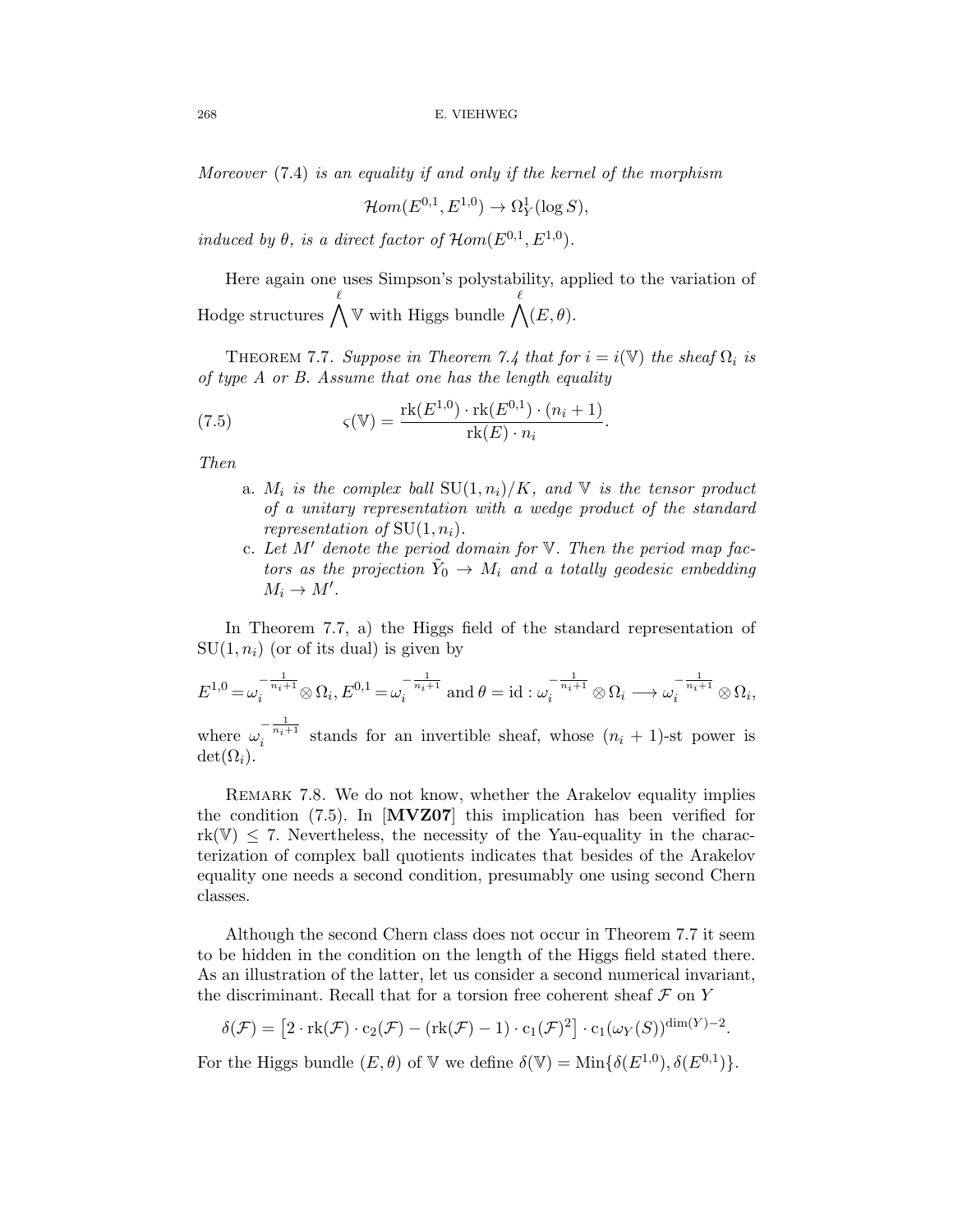The Bogomolov inequality for semi-stable locally free sheaves allows to state as a corollary of Theorem 6.4:

COROLLARY 7.9. Keeping the assumptions and notations from Theorem 6.4 the Arakelov equality  $\mu(\mathbb{V}) = \mu(\Omega^1_Y(\log S))$  implies that  $\delta(\mathbb{V}) \geq 0$ .

THEOREM 7.10. Suppose in Theorem 7.4 that  $\omega_Y(S)$  is ample, that for  $i = i(\mathbb{V})$  the sheaf  $\Omega_i$  is of type A or B and that  $\delta(\mathbb{V})=0$ . Then

- a.  $M_i$  is the complex ball  $SU(1, n_i)/K$ , and V is the tensor product of a unitary representation with the standard representation of  $SU(1, n_i)$ .
- b. Let  $M'$  denote the period domain for  $V$ . Then the period map factors as the projection  $Y_0 \rightarrow M_i$  and a totally geodesic embedding  $M_i \to M'.$

c. 
$$
\varsigma(\mathbb{V}) = \frac{\text{rk}(E^{1,0}) \cdot \text{rk}(E^{0,1}) \cdot (n_i+1)}{\text{rk}(E) \cdot n_i}.
$$

Note that in a) we have to exclude the wedge products of the standard representations. For those  $\delta(\mathbb{V})$  is larger than 0.

In  $[MVZ07]$  we are mainly interested in subvarieties of  $A<sub>g</sub>$ . If one assumes the conditions in 7.1 to hold for all non-unitary local C-subvariations of Hodge structures of the induced family then one can deduce the following numerically characterization of Kuga fibre spaces:

THEOREM 7.11. Let  $f : A \rightarrow Y_0$  be a family of polarized abelian varieties such that  $R^1f_{0*}\mathbb{C}_A$  has unipotent local monodromies at infinity, and such that the induced morphism  $Y_0 \rightarrow A_q$  is generically finite. Assume that  $Y_0$  has a projective compactification Y satisfying the Assumption  $(\star)$ .

Then the following two conditions are equivalent:

- I. There exists an étale covering  $Y_0' \to Y_0$  such that the pullback family  $f' : A' = A \times_{Y_0} Y'_0 \to Y'_0$  is a Kuga fibre space.
- II. For each irreducible subvariation of Hodge structures  $\mathbb{V}$  of  $R^1f_{*0}\mathbb{C}_A$ with Higgs bundle  $(E, \theta)$  one has:
	- 1. Either  $\mathbb {V}$  is unitary or the Arakelov equality  $\mu(\mathbb {V}) = \mu(\Omega^1_Y(\log S))$ holds.
	- 2. If for a  $\mu$ -stable direct factor  $\Omega_j$  of  $\Omega_Y^1(\log S)$  of type B the composition

$$
\theta_j:E^{1,0}\stackrel{\theta}{\longrightarrow} E^{0,1}\otimes \Omega^1_Y(\log S)\stackrel{\text{pr}}{\longrightarrow} E^{0,1}\otimes \Omega_j
$$

is non-zero, then

$$
\varsigma((E,\theta_j)) = \frac{\operatorname{rk}(E^{1,0}) \cdot \operatorname{rk}(E^{0,1}) \cdot (n_j+1)}{\operatorname{rk}(E) \cdot n_j}.
$$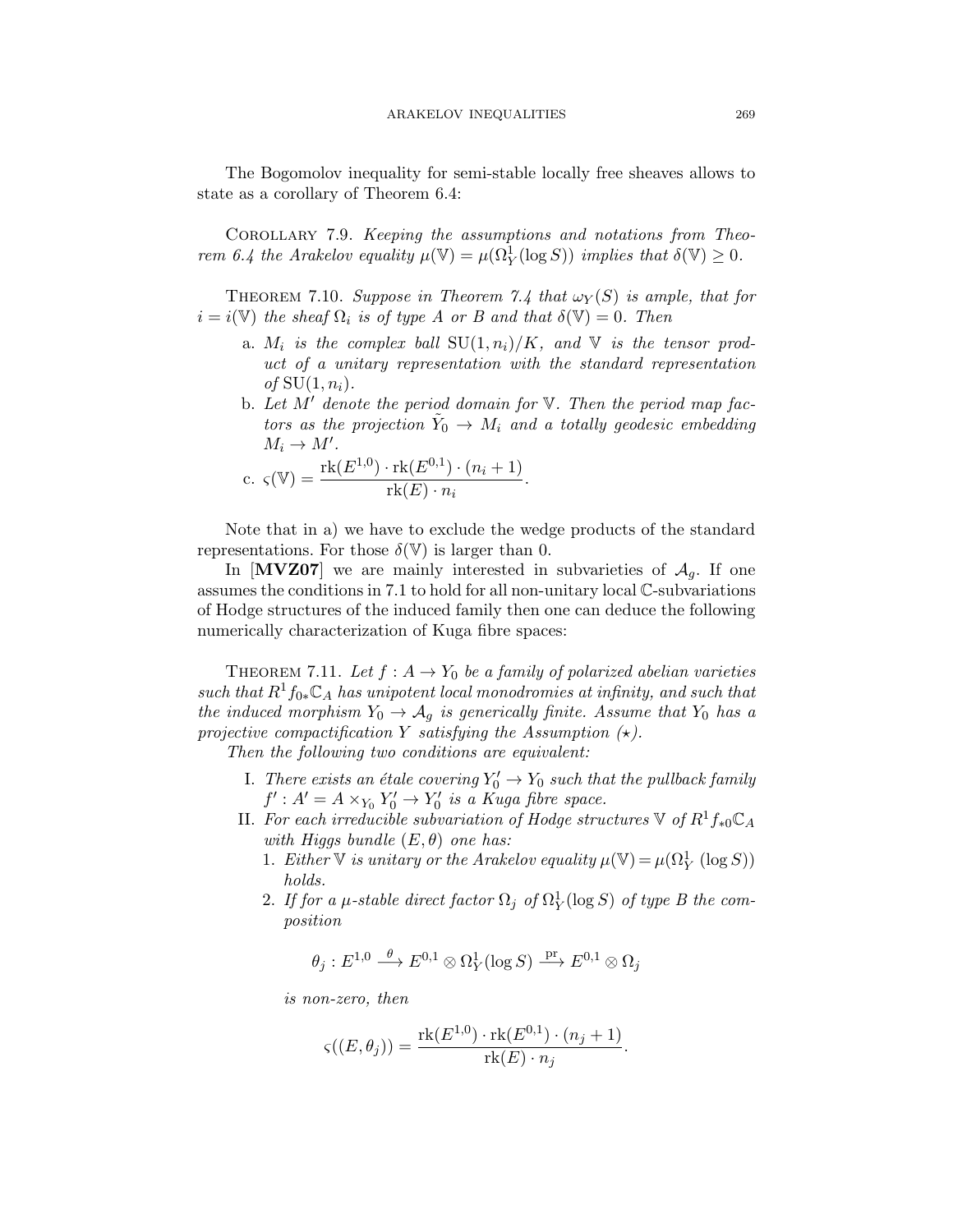REMARK 7.12.

- (1) Theorem 7.11 partly answers the question on the  $\mu$ -stability of the Hodge bundles  $E^{1,0}$  and  $E^{0,1}$ , at least for subvariations of Hodge structures in  $R^1f_{0*}\mathbb{C}_{X_0}$  for a family  $f_0: X_0 \to Y_0$  of abelian varieties. In fact, choosing in part I) a Mumford compactification  $Y'$ of  $Y'_0$  one can show that the Hodge sheaves  $E'^{1,0}$  and  $E'^{0,1}$  of the pullback  $\mathbb{V}'$  of the irreducible subvariation of Hodge structures  $\mathbb {V}$ are  $\mu$ -stable. So up to replacing  $Y_0$  by an étale cover and Y by a suitable compactification, the  $\mu$ -stability of the Hodge sheaves follows from the Arakelov equality if  $V$  is of type A or C, whereas for type B we need an additional numerical condition.
- (2) If one knows the  $\mu$ -stability of  $E'^{1,0}$  and  $E'^{0,1}$  on some compactification of an étale covering  $Y'_0$  of  $Y_0$ , and if  $\omega_Y(S)$  is ample, then  $\mathcal{H}om(E^{0,1}, E^{1,0})$  is  $\mu$ -polystable and the Arakelov equality implies that the morphism

$$
\mathcal{H}om(E^{0,1}, E^{1,0}) \to \Omega_Y^1(\log S),
$$

is surjective and splits. So by Lemma 7.6 the numerical condition, saying that  $(7.4)$  is an equality, holds and by Theorem 7.7  $M_i$  must be a complex ball. As remarked in 7.8 we think it is unlikely to have a characterization of a complex ball, which is only using first Chern classes.

(3) The condition " $\omega_Y(S)$  ample" appears in (2) since one uses that the tensor product of polystable sheaves is polystable. The same is used in the proof of Theorem 7.10. There however the ampleness is needed for a second reason. One uses the characterization of unitary bundles as those polystable bundles with vanishing first and second Chern class. S.T. Yau conjectures that for both statements  $\omega_Y(S)$ nef and big" is sufficient. He and Sun promised to work out a proof of those results.

# **8. Open ends**

**I.** As mentioned already, under the assumptions made in 7.1 for variations of Hodge structures V of weight one and of small rank, the Arakelov equality implies that the length inequality 7.4 is an equality. Let us write in 7.1  $q = \text{rk}(E^{1,0}), p = \text{rk}(E^{0,1})$  and assume that  $q \leq p$ . Since  $deg(E^{1,0}) + deg(E^{0,1}) = 0$  one can rewrite the Arakelov inequality  $(6.2)$  as

$$
(8.1) \quad \mathbf{c}_1(E^{1,0}) \cdot \mathbf{c}_1(\omega_Y(S))^{\dim(Y)-1} \le \frac{p \cdot q}{(p+q) \cdot \dim(Y)} \cdot \mathbf{c}_1(\omega_Y(S))^{\dim(Y)}.
$$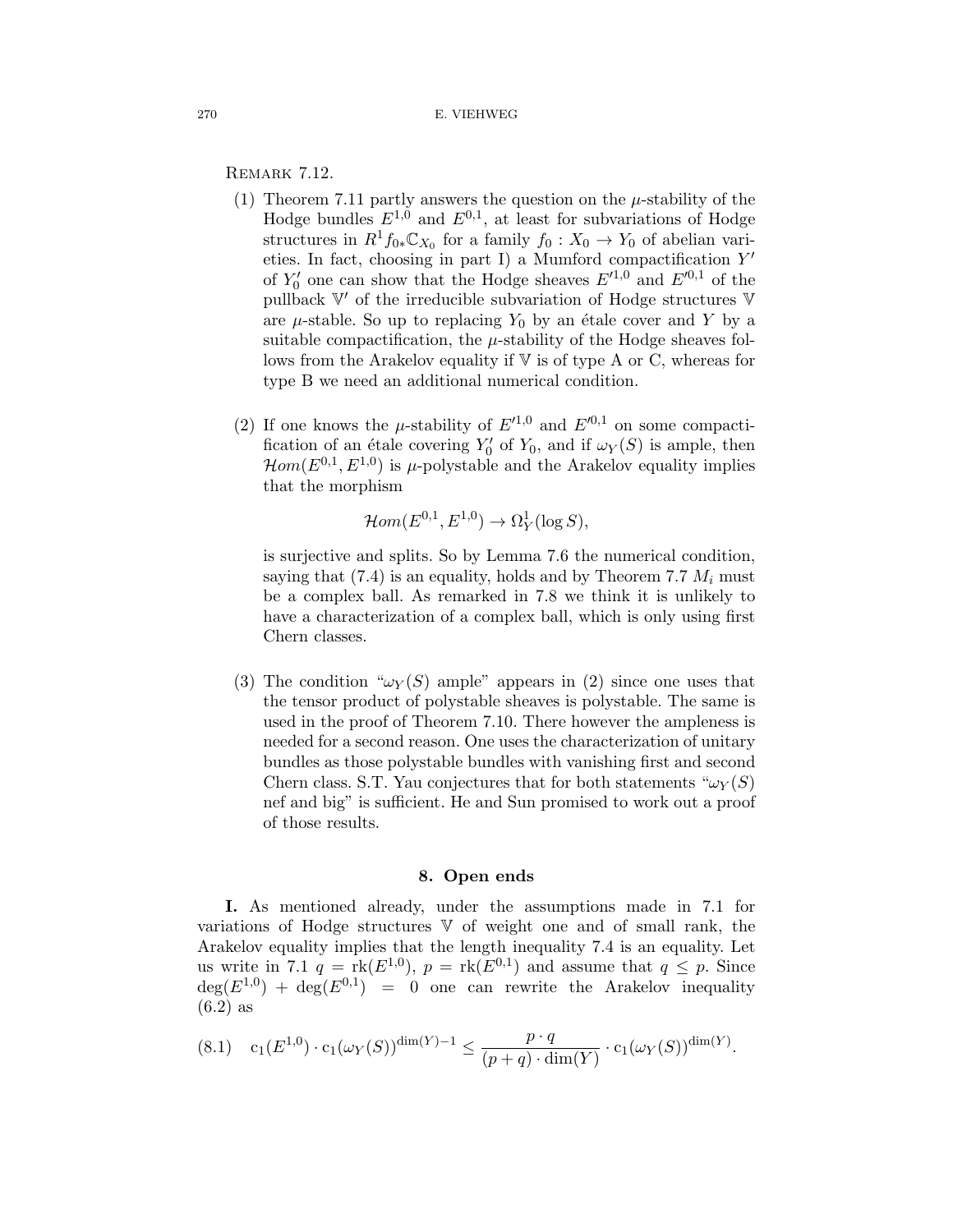LEMMA 8.1. Assume that  $\nabla$  satisfies the Arakelov equality and that for  $i = i(\mathbb{V})$  the sheaf  $\Omega_i$  is of type A or B. Then

$$
n_i \cdot q \ge p \ge q, \quad \text{for} \quad n_i = \text{rk}(\Omega_i),
$$

and if  $p = n_i \cdot q$  the numerical condition (7.5) in Theorem 7.7 holds. In particular  $M_i$  is a complex ball in this case.

PROOF. This follows from the definition of  $\varsigma((E,\theta))$  and Lemma 7.6, implying that

(8.2) 
$$
q \ge \varsigma((E,\theta)) \ge \frac{p \cdot q \cdot (n_i+1)}{(p+q) \cdot n_i}.
$$

Assume the Arakelov equality. If  $q = 1 E^{1,0}$  is invertible,  $E^{1,0} \otimes T_Y$  $(-\log S)$  and  $E^{0,1}$  have to be  $\mu$ -equivalent. So  $p = m$  and  $(8.2)$  must be an equality, as required in (7.5). Hence  $M_i$  is a complex ball of dimension  $n_i$ (see [**MVZ07**, Example 8.5]).

If  $q = 2$ , assuming that  $\omega_Y(S)$  is ample, one can apply [**MVZ07**, Lemma 8.6 and Example 8.7], and again one finds that the Arakelov equality implies the length equality (7.5).

COROLLARY 8.2. Assume in 7.1 that  $\mathbb V$  satisfies the Arakelov equality, and that for  $i = i(\mathbb{V})$  the sheaf  $\Omega_i$  is of type A or B. Assume that

$$
\text{Min}\{\text{rk}(E^{1,0}), \text{rk}(E^{0,1})\} \le 2,
$$

Then  $M_i$  is the complex ball  $SU(1,n_i)/K$ , and V is the tensor product of a unitary representation with a wedge product of the standard representation of  $SU(1, n_i)$ .

**II.** In [**KM08a**] Koziarz and Maubon define a Toledo invariant for representations  $\rho$  of the fundamental group of a projective variety Y with values in certain groups, in particular in  $SU(q, p)$ . They assume that X is of general type, and they use the existence of the canonical model  $X_{\text{can}}$  of X, shown in [**BCHM**]. Let us assume here for simplicity, that X is the canonical model, hence that  $\omega_Y$  is ample.

As in Section 5 the Higgs bundle corresponding to  $\rho$  is of the form  $V \oplus W$ and the Higgs field has two components

$$
\beta: \mathcal{W} \longrightarrow \mathcal{V} \otimes \Omega_Y^1 \quad \text{and} \quad \gamma: \mathcal{V} \longrightarrow \mathcal{W} \otimes \Omega_Y^1.
$$

In [**KM08b**, Section 4.1] the Toledo invariant is identified with deg( $V$ ) =  $-\deg(W)$ , and for  $1 \leq q \leq 2 \leq p$  the generalized Milnor-Wood inequalities in [**KM08a**, Theorem 3.3] and [**KM08b**, Proposition 4.3] say that

(8.3) 
$$
|c_1(\mathcal{V}) \cdot c_1(\omega_Y)^{\dim(Y)-1}| \leq \frac{q}{\dim(Y)+1} \cdot c_1(\omega_Y)^{\dim(Y)}.
$$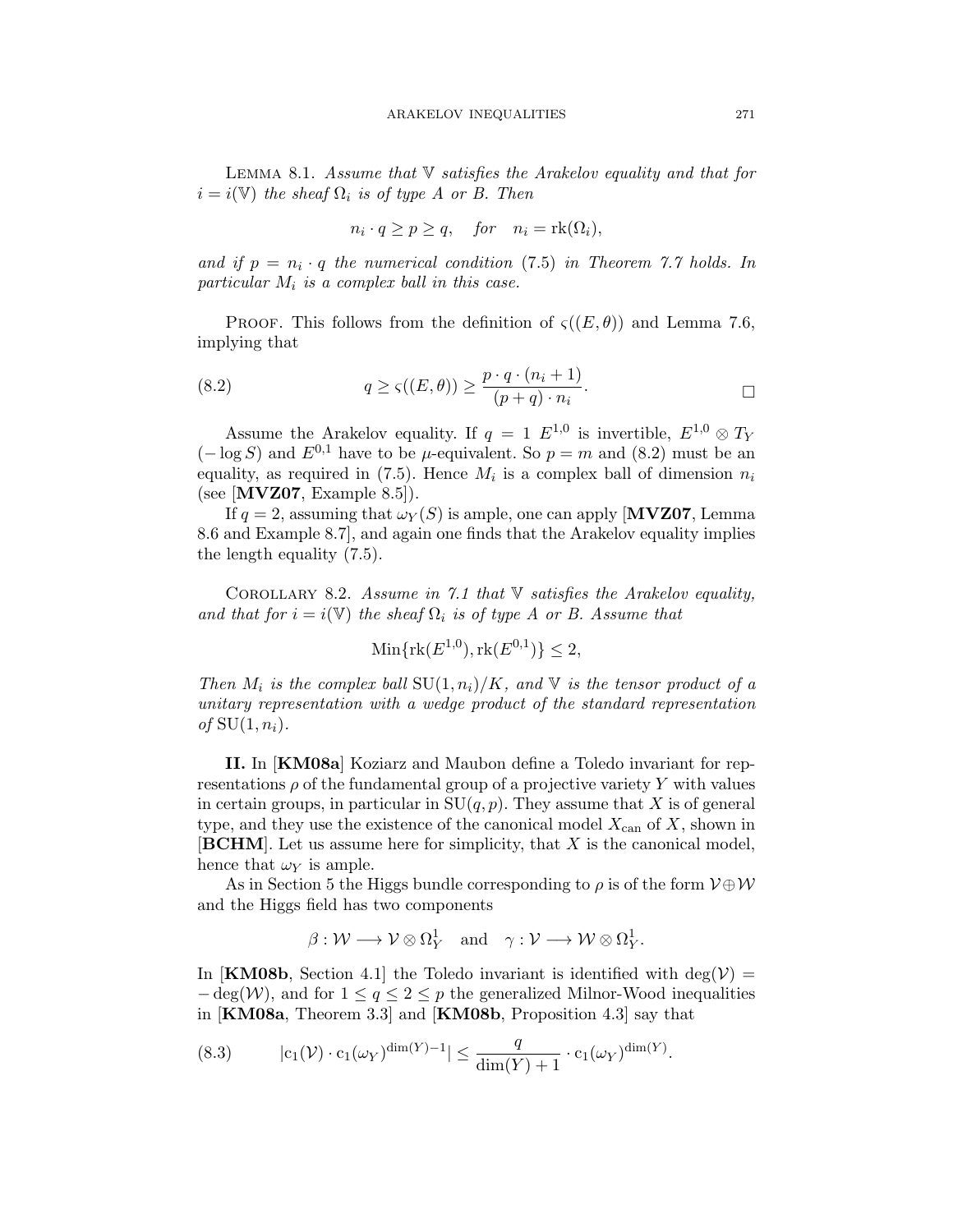For  $q = 2$  one finds in **[KM08a**, Proposition 1.2] a second inequality, saying

(8.4) 
$$
|c_1(\mathcal{V}) \cdot c_1(\omega_Y)^{\dim(Y)-1}| \leq \frac{2p}{(p+2) \cdot \dim(Y)} \cdot c_1(\omega_Y)^{\dim(Y)}.
$$

In [**KM08b**, Theorem 4.1] the authors also study the case that the Milnor-Wood inequality (8.3) is an equality. They show that this can only happen if  $p \geq m \cdot q$ , and that the universal covering  $\tilde{Y}$  is a complex ball.

As in Example 5.2 one can apply (8.3) and (8.4) to a polarized variation of Hodge structures of weight one over  $Y = Y_0$ . So we will assume that  $q = \text{rk}(E^{1,0})$  is smaller than or equal to  $p = \text{rk}(E^{0,1})$  and we will write  $n = \dim(Y)$ . Here the second inequality (8.4) coincides with the Arakelov inequality (8.1). As pointed out in [**KM08a**, Section 3.3.1], for variations of Hodge structures of weight one  $(8.3)$  also holds for  $q > 2$ .

PROPOSITION 8.3. In 7.1 one has the Milnor-Wood type inequality

(8.5) 
$$
(1+n) \cdot \mu(E^{1,0}) \leq n \cdot \mu(\Omega_Y^1(\log S)).
$$

The equality implies that  $p = q \cdot n$  and hence that (8.5) coincides with the Arakelov (in)equality.

If  $S^{\nu}(\Omega_Y^1(\log S))$  is stable for all  $\nu > 0$ , and if (8.5) is an equality, then the universal covering M of U is the complex ball  $SU(1, n)/K$ , and V is the tensor product of a unitary representation with the standard representation of  $SU(1, n)$ .

Proof. Let us repeat the argument used in [**KM08a**] in the special case of a variation of Hodge structures of weight one, allowing logarithmic poles of the Higgs bundles along the normal crossing divisor S. As in the proof of Theorem 6.4 one starts with the maximal destabilizing  $\mu$ -semistable subsheaf G of  $E^{1,0}$ . Let G' be the image of  $G \otimes T_Y(-\log S)$  in  $E^{0,1}$ . Then the  $\mu$ -semistability of  $G \otimes T_Y(-\log S)$  and the choice of G imply

(8.6) 
$$
\mu(G') \ge \mu(G) - \mu(\Omega_Y^1(\log S)), \quad \mu(G) \ge \mu(E^{1,0}),
$$

(8.7) and 
$$
rk(G') \leq rk(G) \cdot n
$$
.

Since  $(G \oplus G', \theta|_{G \oplus G'})$  is a Higgs subbundle of  $(E, \theta)$  one finds

$$
0 \ge \deg(G) + \deg(G') = \text{rk}(G) \cdot \mu(G) + \text{rk}(G') \cdot \mu(G')
$$
  
\n
$$
\ge (\text{rk}(G) + \text{rk}(G')) \cdot \mu(G) - \text{rk}(G') \cdot \mu(\Omega_Y^1(\log S)),
$$
  
\nhence  $\mu(\Omega_Y^1(\log S)) \ge (1 + \frac{\text{rk}(G)}{\text{rk}(G')}) \cdot \mu(G) \ge (1 + \frac{1}{n}) \cdot \mu(E^{1,0}),$ 

as claimed. If  $n \cdot \mu(\Omega_Y^1(\log S)) = (1+n) \cdot \mu(E^{1,0})$  one finds that all the inequalities in (8.6) and (8.7) are equalities. The first one and the irreducibility of V imply that  $G = E^{1,0}$  and that  $G' = E^{0,1}$ , whereas the last one shows that  $p = n \cdot q$  for  $q = \text{rk}(E^{1,0})$  and  $p = \text{rk}(E^{0,1})$ . Then

$$
\frac{p \cdot q}{(p+q) \cdot n} = \frac{q}{n+1}
$$

and the equality is the same as the Arakelov equality.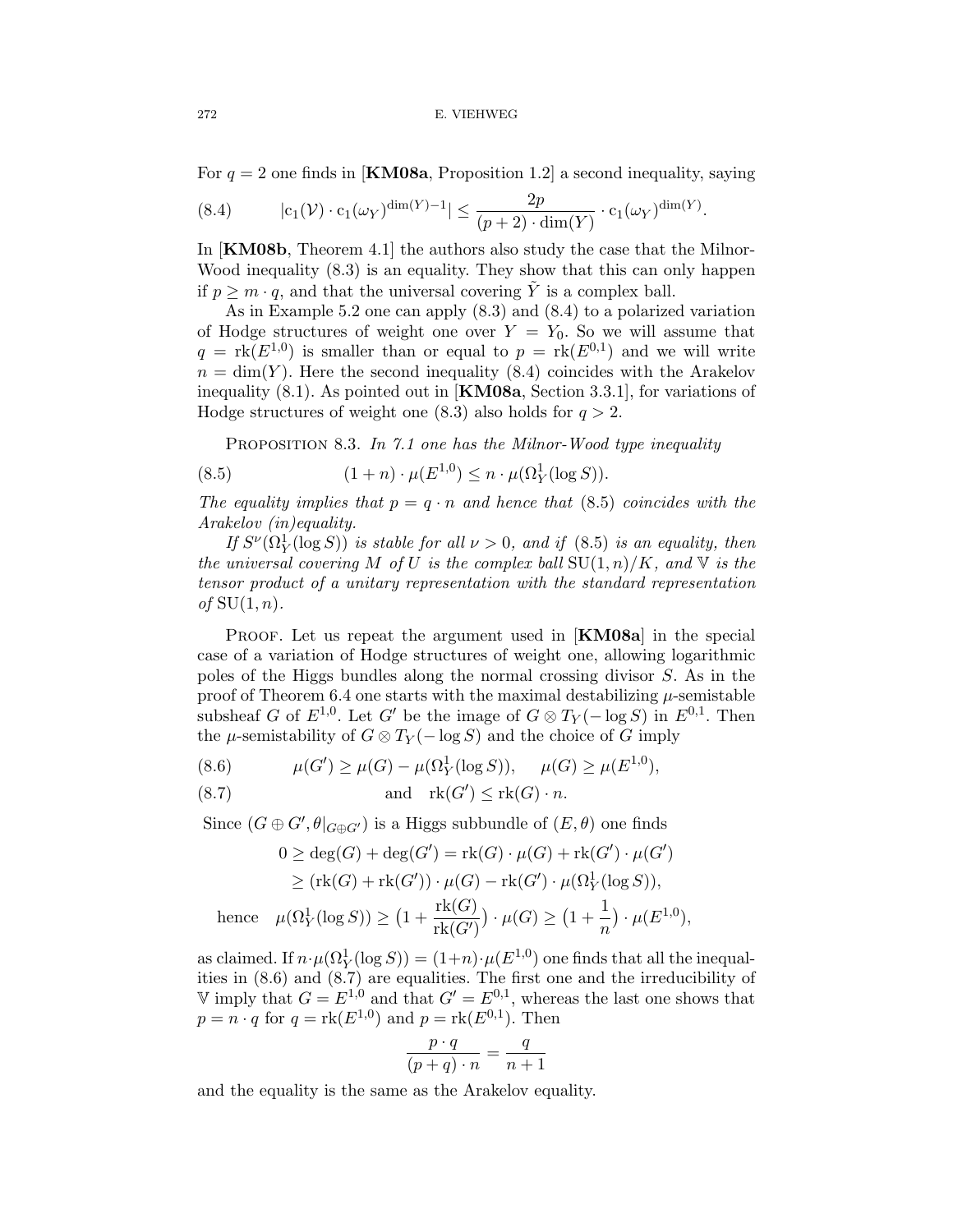Finally Lemma 8.1 allows to apply Theorem 7.7, in case that  $\Omega_Y^1(\log S)$ is  $\mu$ -stable and of type A or B.

The situation considered in [**KM08a**] and [**KM08b**] is by far more general than the one studied in Proposition 8.3. Nevertheless the comparism of the inequalities (8.3) and (8.4) seems to indicate that an optimal Milnor-Wood inequality for for representations in  $SU(q, p)$  with  $q, p> 2$  should have a slightly different shape. As said in Remark 7.8, it is likely that an interpretation of the equality will depend on a second numerical condition.

**III.** The proof of the Arakelov inequality  $(3.4)$  for  $k > 1$  and the interpretation of equality break down if the rank of  $\Omega_Y^1(\log S)$  is larger than one. In the proof of Theorem 6.4 we used in an essential way that the weight of the variation of Hodge structures is one. For the Milnor-Wood inequality for a representation of the fundamental group of a higher dimensional manifold of general type with values in  $SU(p, q)$  one has to assume that  $Min\{p, q\} \leq 2$ , which excludes any try to handle variations of Hodge structures of weight  $k > 1$  in a similar way we did in Example 5.3. So none of the known methods give any hope for a generalizations of the Arakelov inequality to variations of Hodge structures of weight  $k > 1$  over a higher dimensional base. We do not even have a candidate for an Arakelov inequality.

On the other hand, in the two known cases the inequalities are derived from the polystability of the Higgs bundles and the Arakelov equalities are equivalent to the Arakelov condition, defined in 2.2, iii). So for weight  $k > 1$ over a higher dimensional base one should try to work directly in this set-up.

Even for  $k > 1$  and  $\dim(Y) = 1$ , as discussed in Section 3, we do not really understand the geometric implications of the Arakelov equality (3.5), even less the possible implications of the Arakelov condition over a higher dimensional base. Roughly speaking, the Addendum 3.6 says that the irreducible subvariations of Hodge structures of weight  $k$  over a curve, which satisfy the Arakelov equality, look like subvariations of the variation of Hodge structures of weight  $k$  for a family of  $k$ -dimensional abelian varieties. However we do not see a geometric construction relating the two sides.

**IV.** Can one extend the results of [**MV08**], recalled in Section 4, to higher dimensional bases? For example, assume that  $\overline{\mathcal{A}}_g$  is a Mumford compactification of a fine moduli scheme  $\mathcal{A}_g$  with a suitable level structure and that  $\varphi: Y \to \overline{\mathcal{A}}_g$  is an embedding. Writing  $S_{\overline{\mathcal{A}}_g}$  for the boundary, assume that  $(Y, S = \varphi^{-1}(S_{\overline{A}_q}))$  satisfies the condition  $(\star)$  in Assumption 6.1. So one would like to characterize the splitting of the tangent map

$$
T_Y(-\log S) \longrightarrow \varphi^* T_{\overline{\mathcal{A}}_g}(-\log S_{\overline{\mathcal{A}}_g})
$$

in terms of the induced variation of Hodge structures, or in terms of geodecity of Y in  $\overline{\mathcal{A}}_q$ .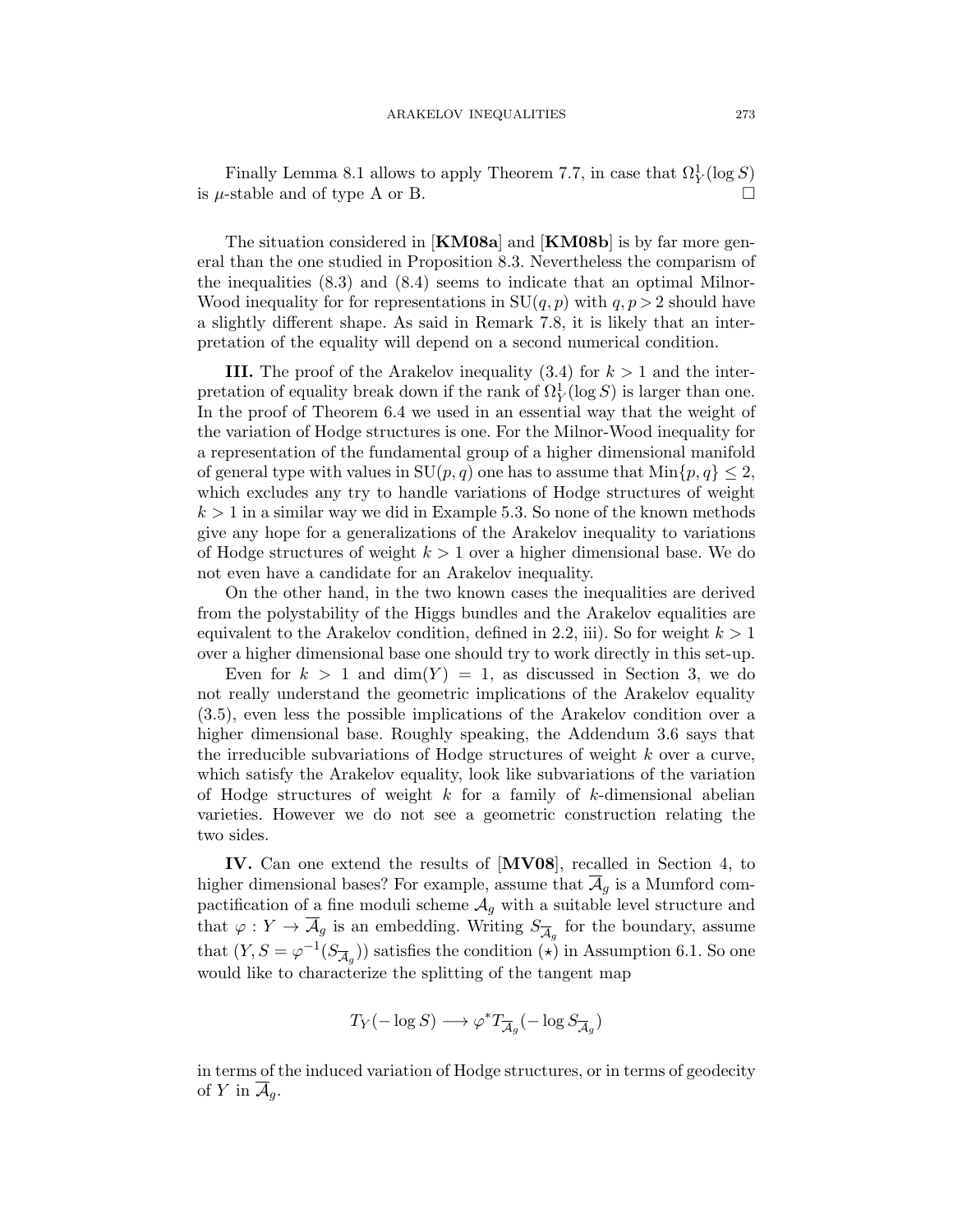#### 274 E. VIEHWEG

### **References**

- [AR71] Arakelov, A.: Families of algebraic curves with fixed deneracies. Math. U.S.S.R. Izv. **5** (1971) 1277–1302.
- [BV00] Bedulev, E., Viehweg, E.: On the Shafarevich conjecture for surfaces of general type over function fields. Invent. Math. **139** (2000) 603–615.
- [BCHM] Birkar, C., Cascini, P., Hacon, C.-D., McKernan, J.: Existence of minimal models for varieties of log general type. Preprint, (2006). arXiv:math.AG/0610203
- [Bo97] Borcea, C.: K3 surfaces with involution and mirror pairs of Calabi-Yau manifolds. In Mirror Symmetry **II**, Ams/IP Stud. Advanced. Math. **1**, AMS, Providence, RI (1997) 717–743.

[BGG06] Bradlow, S.B., García-Prada, O., Gothen, P.B.: Maximal surface group representations in isometry groups of classical Hermitian symmetric spaces. Geom. Dedicata **122** (2006) 185–213.

- [De71] Deligne, P.: *Théorie de Hodge II.* I.H.É.S. Publ. Math. **40** (1971) 5–57.
- [De87] Deligne, P.: Un théorème de finitude pour la monodromie. Discrete Groups in Geometry and Analysis, Birkhäuser, Progress in Math. 67 (1987) 1–19.
- [Fa83] Faltings, G.: Arakelov's theorem for abelian varieties. Invent. math. **73** (1983) 337–348.
- [JZ02] Jost, J., Zuo, K.: Arakelov type inequalities for Hodge bundles over algebraic varieties. I. Hodge bundles over algebraic curves. J. Alg. Geom. **11** (2002) 535–546.
- [KL06] Kovács, S., Lieblich, M.: Boundedness of families of canonically polarized manifolds: A higher dimensional analogue of Shafarevichs conjecture. Preprint, (2006). arXiv:math/0611672
- [KM08a] Koziarz, V., Maubon, J.:Representations of complex hyperbolic lattices into rank 2 classical Lie Groups of Hermitian type. Geom. Dedicata **137** (2008) 85–111.
- [KM08b] Koziarz, V., Maubon, J.: The Toledo invariant on smooth varieties of general type. Preprint, (2008). arXiv:0810.4805
- [Li96] Liu, K.: Geometric height inequalities. Math. Res. Lett. **3** (1996) 693–702.
- [LTYZ] Liu, K., Todorov, A., Yau, S.-T., Zuo, K.: Shafarevich conjecture for CY manifolds I. Q. J. Pure Appl. Math. **1** (2005) 28–67.
- [McM03] McMullen, C.: Billiards and Teichmüller curves on Hilbert modular surfaces. Journal of the AMS **16** (2003) 857–885.
- [Mö06] Möller, M.: *Variations of Hodge structures of Teichmüller curves*, J. Amer. Math. Soc. 19 (2006) 327–344.
- [Mö05] Möller, M.: Shimura and Teichmüller curves. Preprint, (2005). arXiv:math/0501333
- [MV08] Möller, M., Viehweg, E.: Kobayashi geodesics in  $A<sub>q</sub>$ . Preprint, (2008). arXiv:0809.1018
- [MVZ06] Möller, M., Viehweg, E., Zuo, K.: Special families of curves, of Abelian varieties, and of certain minimal manifolds over curves. In: Global Aspects of Complex Geometry. Springer Verlag 2006, pp. 417–450.
- [MVZ07] Möller, M., Viehweg, E., Zuo, K.: Stability of Hodge bundles and a numerical characterization of Shimura varieties. Preprint, (2007). arXiv:0706.3462
- [Mu69] Mumford, D.: A note of Shimura's paper: Discontinuous groups and Abelian varietes. Math. Ann. **181** (1969) 345–351.
- [Mu77] Mumford, D.: Hirzebruch's proportionality theorem in the non-compact case. Invent. math. **42** (1977) 239–272.
- [Pe00] Peters, C.: Arakelov-type inequalities for Hodge bundles. Preprint, (2000). arXiv:math/0007102.
- [Si90] Simpson, C.: Harmonic bundles on noncompact curves. Journal of the AMS **3** (1990) 713–770.
- [Si92] Simpson, C.: Higgs bundles and local systems. Publ. Math. I.H.E.S. **75** (1992) 5–95.